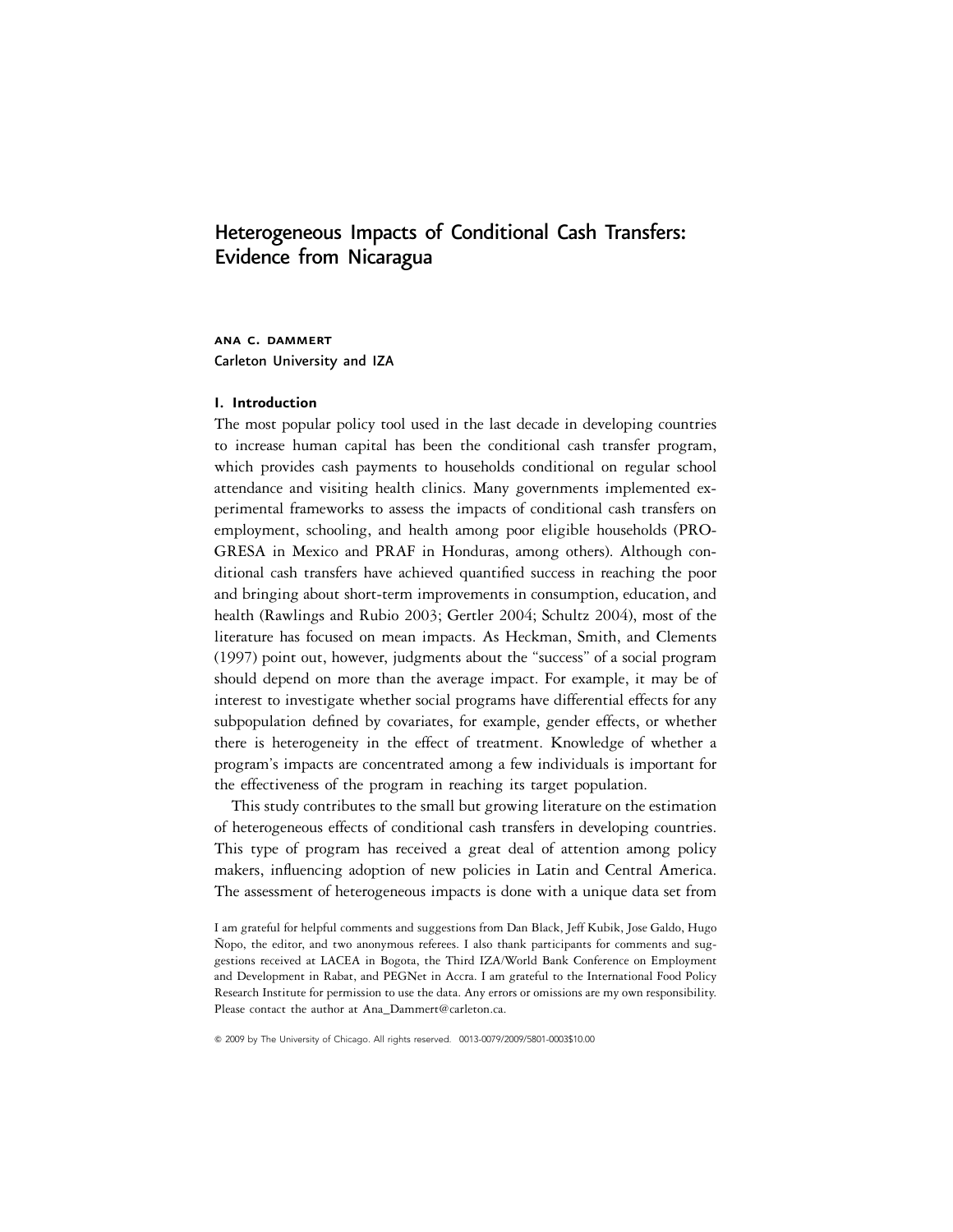a social experiment in Nicaragua designed to evaluate a conditional cash transfer program targeted to poor rural households, the Red de Proteccion Social (hereafter RPS) or Social Safety Net. The analysis takes advantage of the random assignment of localities to treatment and control groups so that program participation is not correlated in expectation with either observed or unobserved individual characteristics and outcome differences provide an unbiased estimate of the true mean impact of the program. The purpose of this study is to investigate the degree of heterogeneity in program impacts of the RPS program for education, health, and nutrition in Nicaragua. This paper explores the heterogeneity of impacts as a function of observable characteristics (age, gender, poverty, and household head characteristics) and the criteria used by the RPS to select beneficiaries. This study also investigates the overall heterogeneity of program impacts using quantile treatment effects (QTE), which allows us to test whether conditional transfers lead to larger or smaller changes in some parts of the outcome distribution.

This study adds to the existing literature in several ways. First, the existing literature on conditional cash transfers focuses on mean impacts, in the full sample and in demographic subgroups. This paper goes beyond mean impacts and interaction variables and tests whether there are heterogeneous impacts of conditional cash transfers on the distribution of expenditures. Conditional cash programs, such as the RPS, have differential effects on household behavior given that transfers affect regular school attendance and health visits. For example, the school cash transfer is conditional on regular attendance of children ages 7–13 who have not yet completed the fourth grade. For households with children ages 7–13 years who have not completed fourth grade and are not attending school, the program has income effects of the cash transfer and substitution effects of a lower price of schooling driven by the attendance requirement. Some households may have to bear the cost of children's forgone labor earnings due to the implicit reduction in labor time, in which case the impact on household expenditures may be negative if the RPS transfer does not make up for losses in income from market work. The monetary transfer received to buy food (or food cash transfer), however, has a positive effect on household expenditure. The net effect on expenditures could be positive or negative. Conditional cash transfers have differential effects based on whether the household is meeting the requirements prior to the implementation of the program. Knowing more about this heterogeneity is relevant to antipoverty policies (Ravallion 2007).

Second, the literature on QTE has been limited mostly to the U.S. context. Recent papers, such as Heckman et al. (1997), Abadie, Angrist, and Imbens (2002), Black et al. (2003), and Firpo (2007), have used QTE to assess the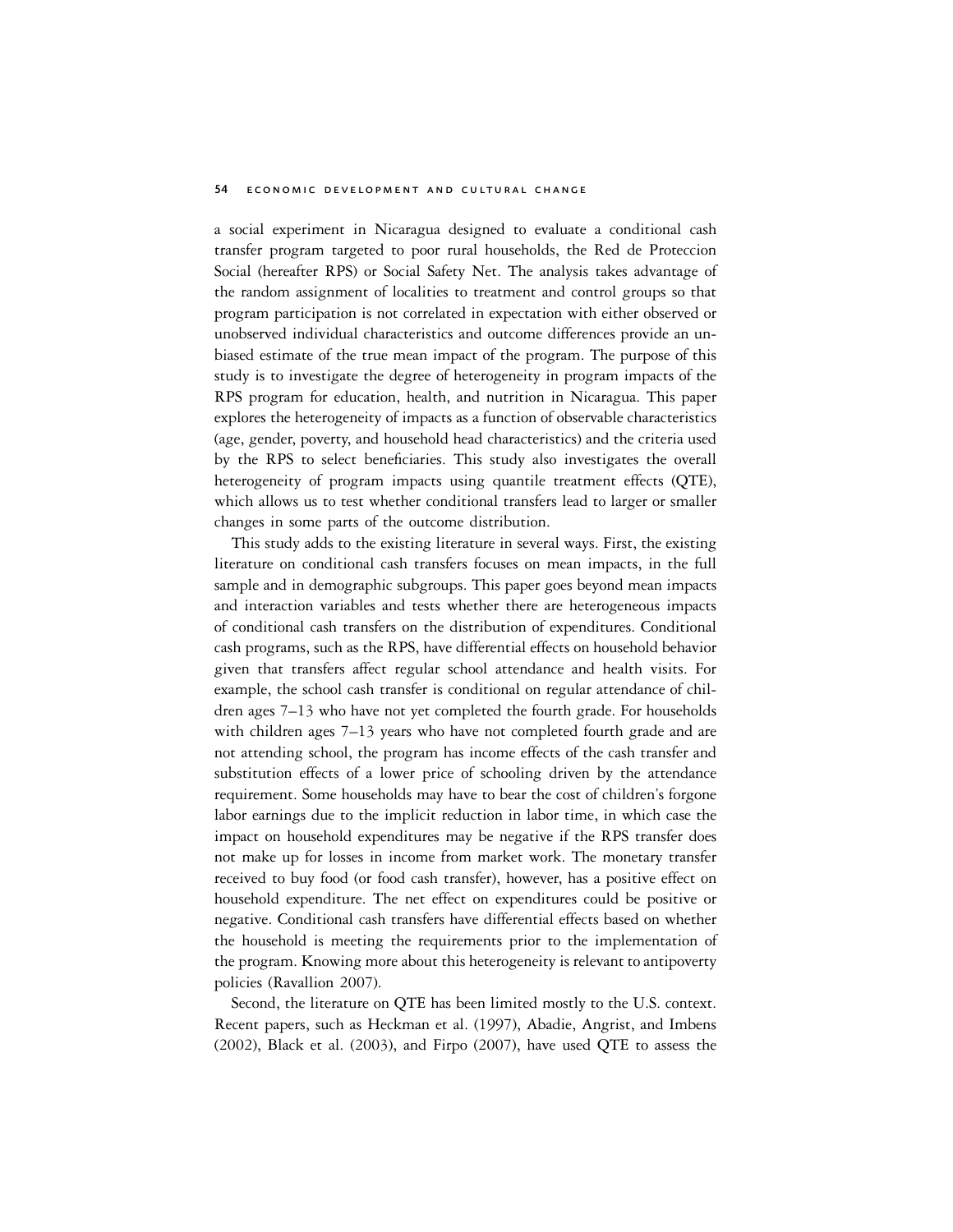impacts of training programs on labor outcomes. Bitler, Gelbach, and Hoynes (2005, 2006) examine the impact of welfare reform experiments on earnings and total income. Overall, the main finding is that variation in the impact of treatment across persons is an important aspect of the evaluation problem. To the best of my knowledge, Djebbari and Smith's (2005) study represents the first to analyze heterogeneous impacts of social programs in a developing country using QTE.

Third, QTE corresponds, for any fixed percentile, to the horizontal distance between two cumulative distribution functions. Under the rank preservation assumption, QTE can be interpreted as the treatment effect for individuals at particular quantiles of the control group outcome distribution or the treatment effect for each quantile in the distribution (Bitler et al. 2005). Without the rank preservation assumption, QTE represents how various quantiles of the outcome distribution change in the treatment and control groups, but we cannot make an inference of the impact on any particular person. This paper presents evidence of rank invariance in the RPS context to help clarify the interpretation of the QTE impacts for the development literature.

The main results show that impact estimates vary among the eligible population. From the analysis on subgroups, the estimates show that boys experienced a larger positive impact of the program on schooling and a negative impact on the probability of engaging in labor activities and hours worked. The estimates also show that older children experienced a smaller impact of the program on schooling and participation in labor activities. There are also differential impacts by whether the child is living with a male head of household and with education of the head of household. To assess the effectiveness of the targeting criteria, the analysis considers the interaction between the treatment indicator and marginality index and household per capita expenditures, separately. The main results show that children located in more impoverished areas experienced a larger impact on schooling and a smaller impact on working hours.

From the QTE analysis, the estimates suggest that the positive program impact in per capita food expenditures and total per capita expenditures is smaller for households who are in the lower tail of the expenditure distribution. The estimates show that program impacts are larger for households who had lower levels of food shares prior to the program. These findings are consistent with the theoretical prediction that treatment effects on expenditures are lower for households whose costs of complying with the program requirements are highest. Tests of the null hypothesis of constant treatment effects reveal that these findings could not have been revealed using mean impact analysis. Finally, joint tests of rank preservation show that the distributions of observable char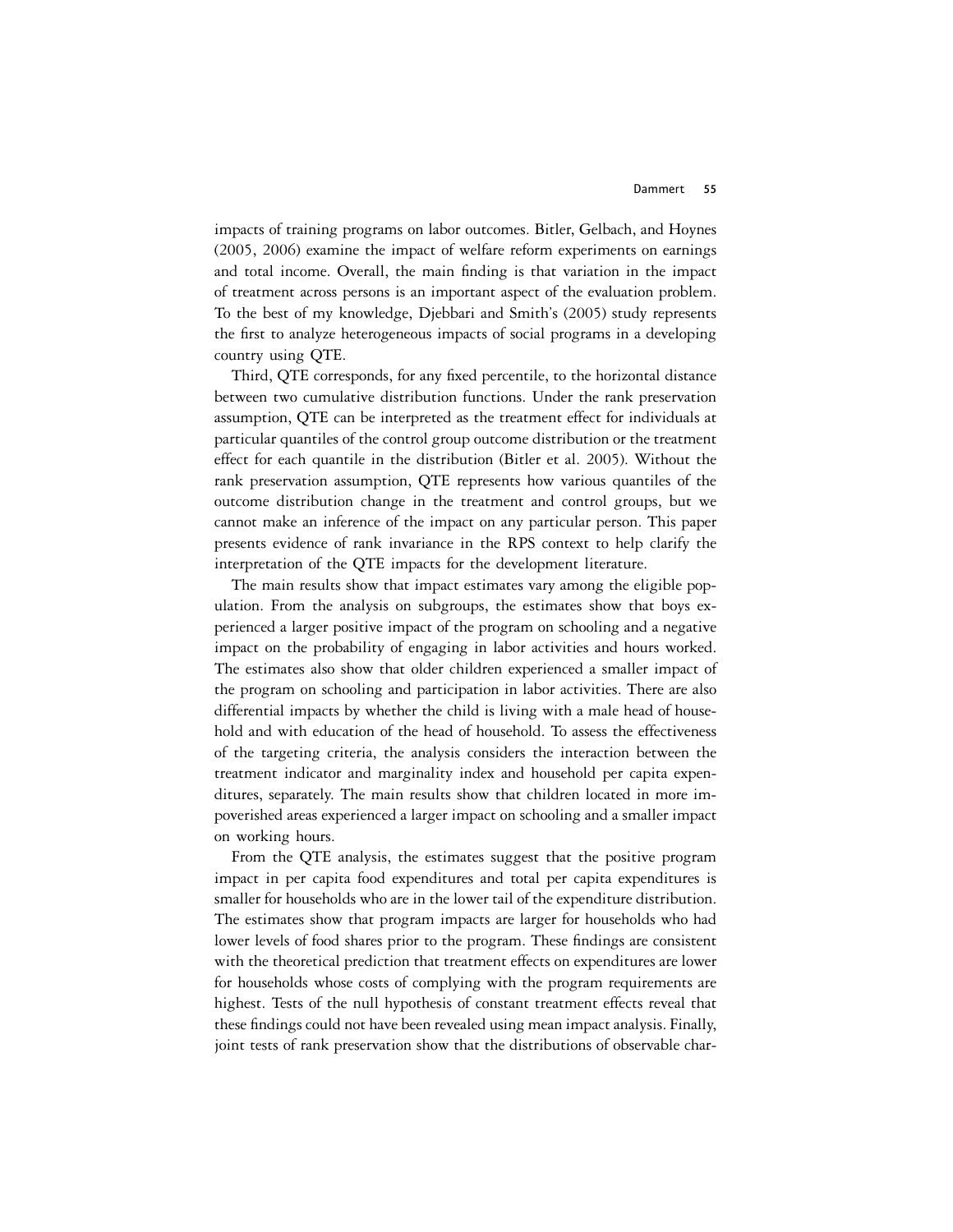acteristics in all ranges of the expenditures distribution do not vary significantly between the treatment and control groups.

The rest of the paper is organized as follows. Section II presents the RPS program and data, and Section III outlines the theoretical framework. Section IV outlines the empirical strategy, and this is followed by a discussion of the empirical results in Section V. Section VI concludes.

# **II. The RPS Program**

## *A. Program Structure and Benefits*

Nicaragua is a lower-middle-income country. With an estimated per capita GDP of US\$817 in 2004, Nicaragua remains the second poorest country in the Latin America and Caribbean region after Haiti. In 2000, the Nicaraguan government implemented the Red de Proteccion Social, or Social Safety Net, to encourage educational attainment and help impoverished households in rural areas. Phase I of the program started with a budget of US\$11 million, representing approximately 0.2% of Nicaragua's GDP (Maluccio and Flores 2005). With financial assistance from the Inter-American Development Bank and the government of Nicaragua, the RPS program was expanded in 2002 with a US\$20 million budget for coverage for an additional 3 years. The RPS program provided benefits conditional on school attendance and health checkups, where participants were identified using a detailed targeting process aimed at reaching poor people in rural areas.

For Phase I of the RPS, the government of Nicaragua selected the departments of Madriz and Matagalpa from the northern part of the Central Region. This selection was based on the departments' ability to implement the program in terms of institutional and local government capacity, high poverty levels within the communities, and proximity to the capital of Nicaragua. In 1998, approximately 80% of the rural population in Madriz and Matagalpa was poor and half was extremely poor.

Targeting of poor households was implemented at the RPS headquarters in two stages: (1) officials selected six municipalities within these two departments based on criteria similar to those used at the department level, and (2) officials selected eligible comarcas within the selected municipalities based on the marginality index constructed from the 1995 National Population and Housing Census. Comarcas (hereafter called localities) are administrative areas within municipalities including between one and five small communities averaging 100 households each. This marginality index used locality-level information on the illiteracy rate of persons over age 5, access to basic infrastructure (running water and sewage), and average family size. The higher the value of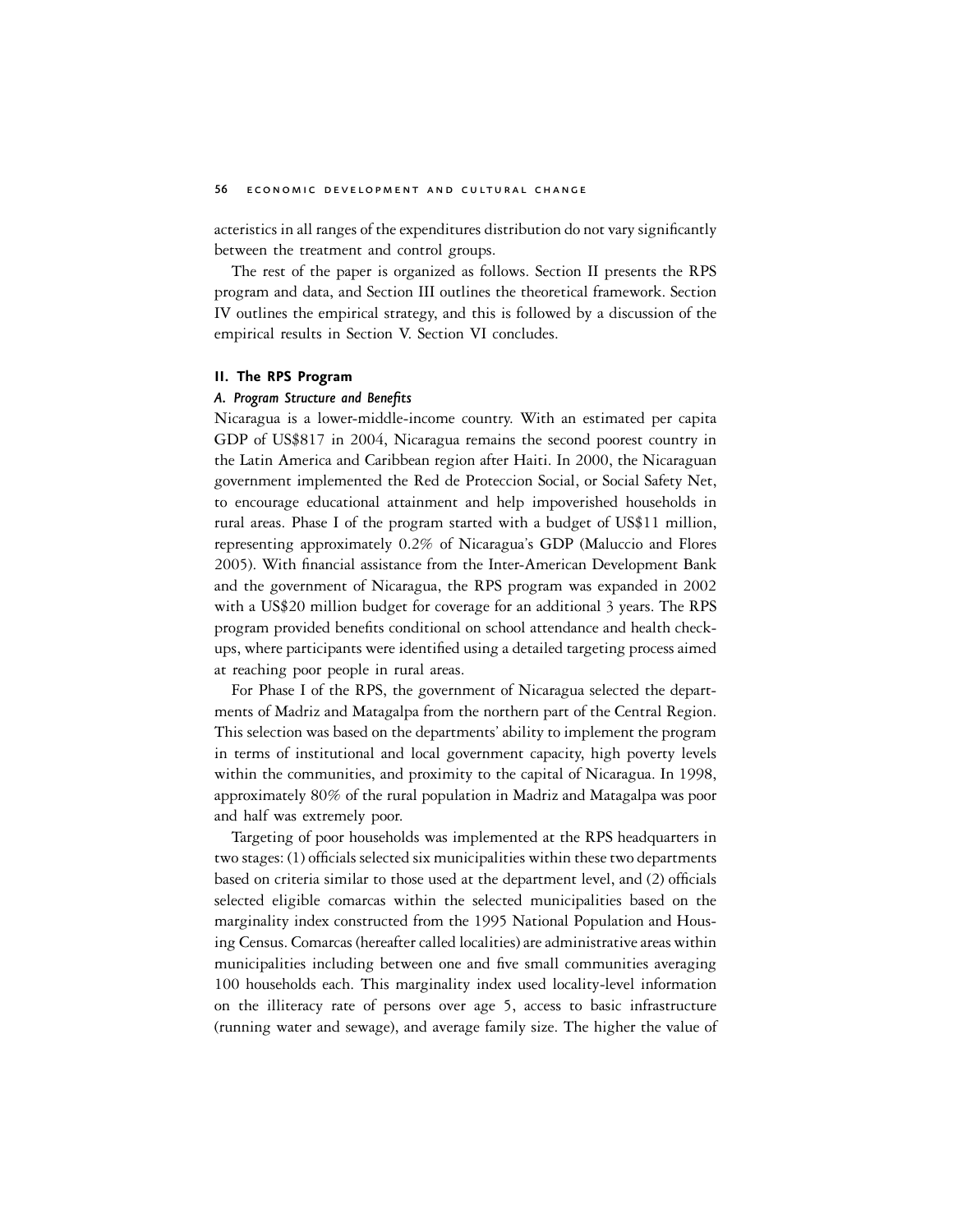### Dammert 57

| NICARAGUAN RPS BENEFICIARY REQUIREMENTS                                                                                                       |                                          |                                  |                                                                                |
|-----------------------------------------------------------------------------------------------------------------------------------------------|------------------------------------------|----------------------------------|--------------------------------------------------------------------------------|
|                                                                                                                                               |                                          | Household Type                   |                                                                                |
|                                                                                                                                               | With No Tar-<br>geted<br>Children<br>(A) | With Children<br>Ages 0-5<br>(B) | With Children<br>Ages 7-13<br>Who Have Not<br>Completed<br>Fourth Grade<br>(C) |
| Attend bimonthly health education workshops<br>Bring children to prescheduled health care<br>appointments                                     | ممن                                      | مما                              |                                                                                |
| Monthly (0-2 years)<br>Bimonthly (2-5 years)                                                                                                  |                                          |                                  |                                                                                |
| Adequate weight gain for children under 5 <sup>ª</sup><br>Enrollment in grades 1–4 of all targeted children in<br>the household               |                                          | مما                              | مم                                                                             |
| Regular attendance (85%) of all targeted children in<br>the household                                                                         |                                          |                                  |                                                                                |
| Promotion at end of school year <sup>b</sup><br>Bono a la Oferta or teacher transfer<br>Up-to-date vaccination for all children under 5 years |                                          | مما                              |                                                                                |

TABLE 1

Source. Maluccio and Flores (2005).

This requirement was discontinued in Phase II in 2003.

**b** This condition was not enforced.

the marginality index, the more impoverished the area. Out of 59 localities, 42 eligible rural localities were identified as having a high or very high marginality index and thus preselected for the program.<sup>1</sup>

Program benefits are conditional income transfers composed of (table 1):

1. Each eligible household received money to buy food (called the food cash transfer) every other month. In order to receive this transfer, a household member (typically the mother) is required to attend educational workshops and bring their children under the age of 5 for preventive health care appointments (including vaccinations and growth monitoring). Children younger than age 2 were seen monthly and those between ages 2 and 5, every other month. In September 2000, the food transfer was US\$224 a year, representing 13% of total annual household expenditures in beneficiary households before the program.

2. Contingent on enrollment and regular attendance, each household with children ages 7–13 who had not completed the fourth grade of primary

 $<sup>1</sup>$  The RPS program did not identify poor households within targeted localities, as in PROGRESA.</sup> See Maluccio and Flores (2005) for an assessment of the targeting procedure.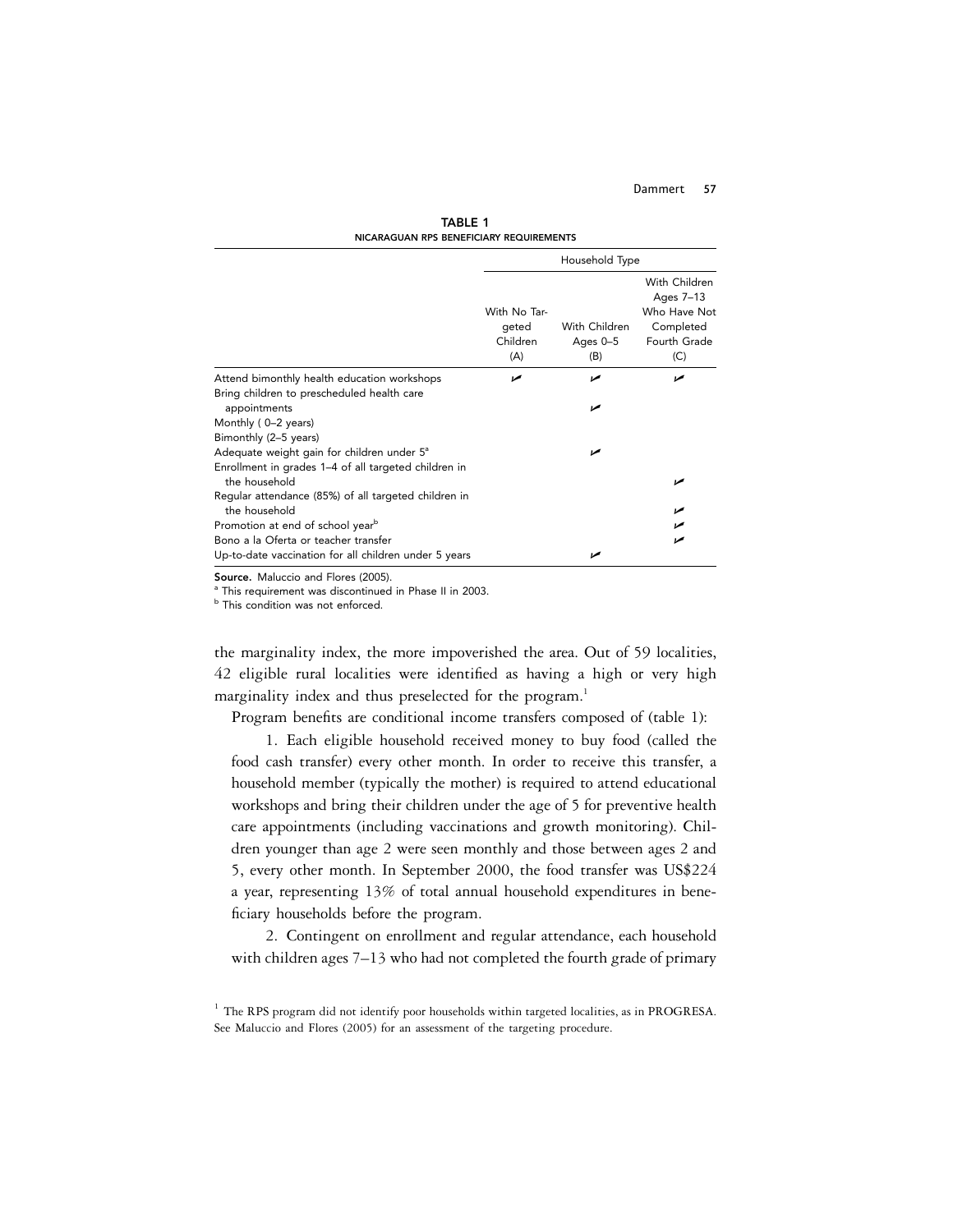school received a fixed cash transfer every other month.<sup>2</sup> In addition, for each eligible child in the household enrolled in school, the household received an annual lump sum transfer for school supplies and uniforms (called the school supplies transfer).<sup>3</sup> In September 2000, the school attendance transfer and the school supplies transfer were US\$112 and US\$21, respectively.

To enforce compliance with program requirements, beneficiaries did not receive the transfer if they failed to carry out the conditions previously described. Less than 1% of households were expelled during the first two years of delivering transfers, though 5% voluntarily left the program, for example, by dropping out or migrating out of the program area (Maluccio and Flores 2005).

# *B. The Experimental Design and Data*

The evaluation design is based on an experiment with randomization of localities into treatment and control groups. One-half of the 42 localities were randomly selected into the program. The selection was done at a public event in which the localities were ordered by their marginality index scores and stratified into seven groups of six localities each. Within each group, randomization was achieved by blindly drawing one of six colored balls without replacement; the first three were selected in the program and the other three in the control group.<sup>4</sup>

All households in selected localities are interviewed before and after the random assignment. The evaluation data set consists of panel data observations for 1,359 households over three rounds of survey (baseline: September 2000; follow-ups: October 2001 and October 2002). Surveys at the individual and household level collected information on socioeconomic and demographic characteristics such as parental schooling, labor market outcomes, health, nutrition,

<sup>&</sup>lt;sup>2</sup> Children are required to enroll and attend classes at least 85% of the time, i.e., no more than five absences every 2 months without valid excuse.

This design seems to embody a perverse incentive for students to keep repeating the fourth grade so that families can continue to receive the subsidy. In order to eliminate this problem, the program design included a number of causes for which the household may be expelled from the program, among them, if the beneficiary child failed to be promoted to the next grade. This condition, however, was deemed unfair and never enforced. Thanks to the referee for pointing this out.

<sup>&</sup>lt;sup>3</sup> The lump sum transfer for school supplies and uniforms varies with the number of eligible children, while the school attendance transfer is a lump sum per household, regardless of the number of children.

 $4$  The evaluation was designed to last for 1 year, but because of delays in funding the implementation of the program was postponed in control localities until 2003.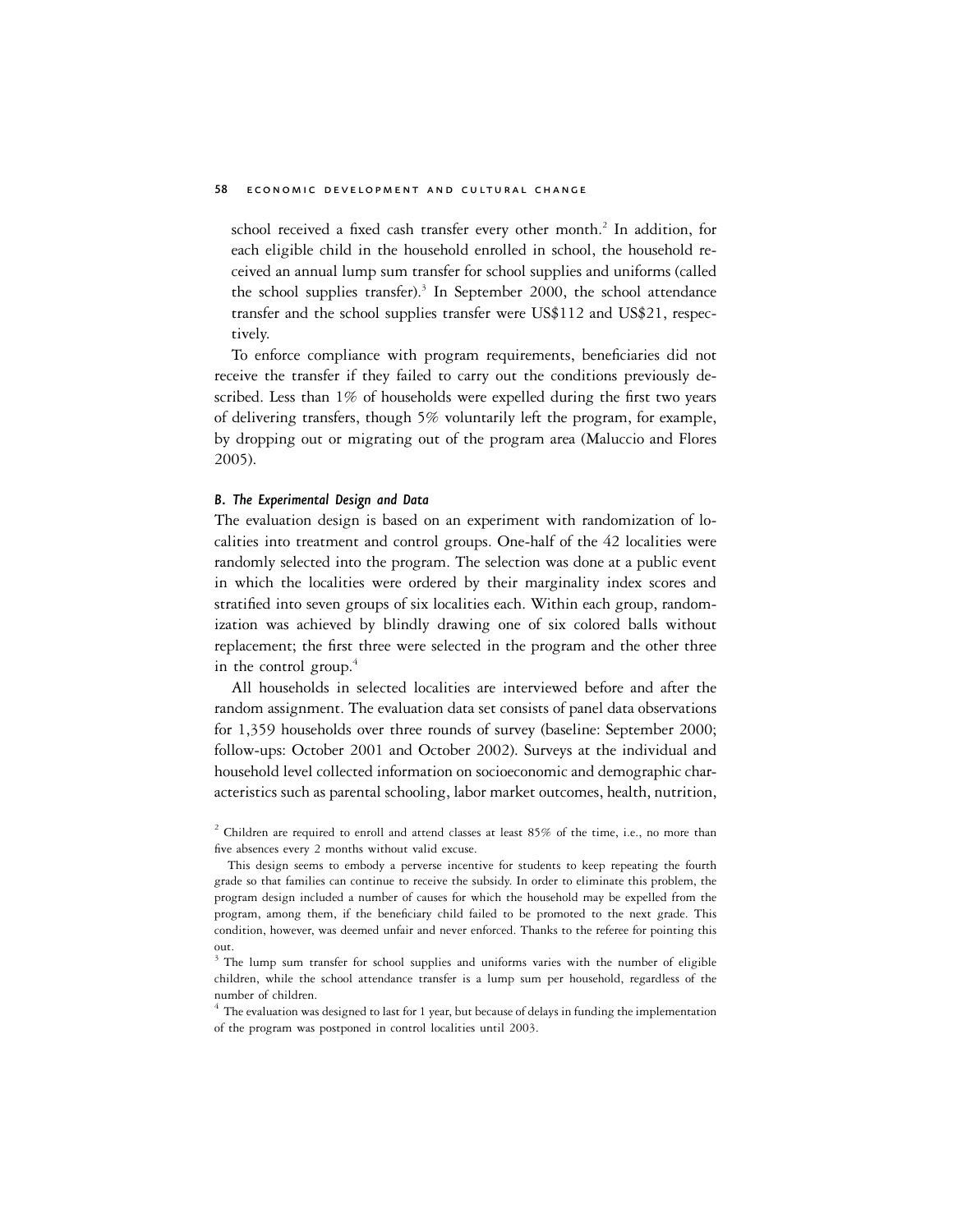| DESCRIPTIVE STATISTICS FOR CHILDREN AND THEIR HOUSEHOLDS |          |          |          |
|----------------------------------------------------------|----------|----------|----------|
|                                                          | 2000     | 2001     | 2002     |
| Household level:                                         |          |          |          |
| Per capita total consumption                             | 3,885.08 | 3,852.74 | 3,880.91 |
| Per capita food consumption                              | 2,672.33 | 2,669.20 | 2.634.18 |
| Food share                                               | .704     | .688     | .683     |
| Head of household:                                       |          |          |          |
| Age                                                      | 44.27    | 46.05    | 47.01    |
| Male                                                     | .858     | .858     | .858     |
| Years of education <sup>a</sup>                          | 1.652    | .        | .        |
| Children 7-13 years at baseline:                         |          |          |          |
| Gender                                                   | .521     | .521     | .521     |
| Age                                                      | 9.847    | 10.938   | 11.969   |
| School attendance                                        | .766     | .885     | .855     |
| Participation in labor activities                        | .150     | .109     | .177     |
| Weekly working hours                                     | 3.51     | 2.90     | 5.31     |
| Weekly working hours conditional on                      |          |          |          |
| employment                                               | 23.47    | 26.49    | 30.07    |

TABLE 2

Note. Expenditures levels are in Nicaraguan Cordobas; the equivalent exchange rate is US\$1 =  $C$13.$ Sample includes 1,359 households with observations in the panel 2000/2001/2002.

<sup>a</sup> Data available only for 2000.

and attributes of the physical infrastructure of the household, among others.<sup>5</sup> Table 2 presents descriptive statistics for each year. Prior to the program, the mean per capita consumption was 3,885 Nicaraguan Cordobas (hereafter C\$) or about US\$298.9 a year, with 70% allocated to food consumption. Table 2 also shows that 77% of children ages 7–13 years attend school, and 15% participate in labor activities for an average of 23.5 hours per week.

The randomization is at the locality level rather than at the household or individual level. One reason for doing the random assignment at the locality level was to avoid spillover effects between treated and untreated individuals in the same locality. This was part of the motivation for doing the random assignment at the village level in the PROGRESA evaluation as well.<sup>6</sup> Assignment by randomization at the locality level ensures that the treatment and control groups are similar on average in terms of observable and unob-

<sup>&</sup>lt;sup>5</sup> In panel data, both nonresponse and attrition are potential concerns for the empirical analysis. In 2001 and 2002, about 92% and 88% of the targeted households were reinterviewed, respectively. The principal reasons for failure to interview targeted sample households were that household members were temporarily absent or that the dwelling appeared to be uninhabited. Maluccio and Flores (2005) examine the correlates of the observed attrition and conclude that attrition is not a major concern for estimating program effects and emphasize that using only the balanced panel is likely to slightly underestimate the effects.

 $6$  For PROGRESA, Behrman and Todd (1999) found that treatment and control groups had similar mean outcomes at the locality level before the program; however, they find small differences at the household and individual level. Thanks to the referee for pointing this out.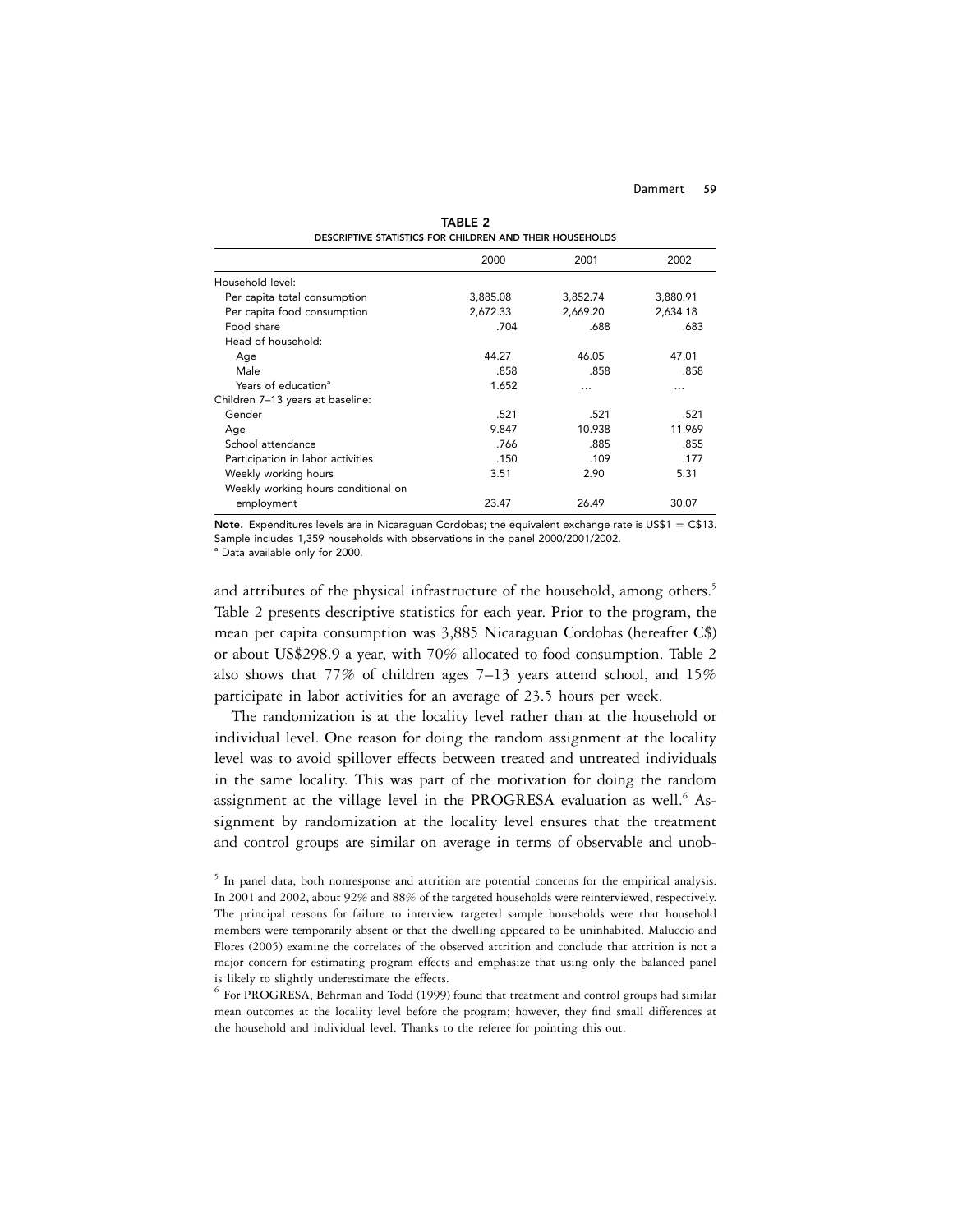|                                   | TABLE 3<br>RPS SUMMARY STATISTICS: 2000 BASELINE (STANDARD ERRORS IN PARENTHESES) |          |            |  |  |
|-----------------------------------|-----------------------------------------------------------------------------------|----------|------------|--|--|
|                                   | Treatment                                                                         | Control  | Difference |  |  |
| Household level:                  |                                                                                   |          |            |  |  |
| Per capita total consumption      | 4,020.90                                                                          | 3,738.24 | 282.66     |  |  |
|                                   | (203.22)                                                                          | (212.23) | (290.34)   |  |  |
| Per capita food consumption       | 2,759.87                                                                          | 2,577.68 | 182.193    |  |  |
|                                   | (129.02)                                                                          | (128.33) | (179.81)   |  |  |
| Food share                        | .70                                                                               | .71      | $-.01$     |  |  |
|                                   | (.01)                                                                             | (.01)    | (.01)      |  |  |
| Household head:                   |                                                                                   |          |            |  |  |
| Age                               | 44.64                                                                             | 43.86    | .77        |  |  |
|                                   | (.85)                                                                             | (.73)    | (1.11)     |  |  |
| Male                              | .87                                                                               | .85      | .02        |  |  |
|                                   | (.01)                                                                             | (.01)    | (.02)      |  |  |
| Years of education                | 1.70                                                                              | 1.60     | .10        |  |  |
|                                   | (.14)                                                                             | (.09)    | (.16)      |  |  |
| N                                 | 706                                                                               | 653      | 1,359      |  |  |
| Children 7-13 years old:          |                                                                                   |          |            |  |  |
| Gender                            | .53                                                                               | .51      | .02        |  |  |
|                                   | (.02)                                                                             | (.02)    | (.02)      |  |  |
| Age                               | 9.82                                                                              | 9.87     | $-.05$     |  |  |
|                                   | (.07)                                                                             | (.07)    | (.10)      |  |  |
| School attendance                 | .77                                                                               | .77      | .00        |  |  |
|                                   | (.01)                                                                             | (.01)    | (.02)      |  |  |
| Participation in labor activities | .14                                                                               | .16      | $-.02$     |  |  |
| Working hours                     | (.01)                                                                             | (.01)    | (.02)      |  |  |
|                                   | 3.26                                                                              | 3.78     | $-.52$     |  |  |
| N                                 | (.33)                                                                             | (.37)    | (.49)      |  |  |
|                                   | 916                                                                               | 829      | 1,745      |  |  |

Note. Expenditure levels are in Nicaraguan Cordobas; the equivalent exchange rate is  $USS1 = C$13.$ Robust standard errors, clustered at the locality level. Sample includes 1,359 households with observations in the panel 2000/2001/2002.

servable characteristics. There is a chance, however, of observing some nonrandomness in terms of differences between localities selected for the control and treatment groups at the household level prior to the program, since estimates of average quantities are more reliable with large sample sizes and the sample subject to randomization is small, 42 localities (Behrman and Todd 1999). Table 3 shows *t*-tests of the equality of means at the household and individual level. Main results show that the majority of variables measured prior to the random assignment do not differ between the treatment and control groups, which suggests that the sample is well balanced across these groups.7

<sup>7</sup> Maluccio and Flores (2005) analyze 15 indicators and find small differences only in household size and number of children younger than 5 years old.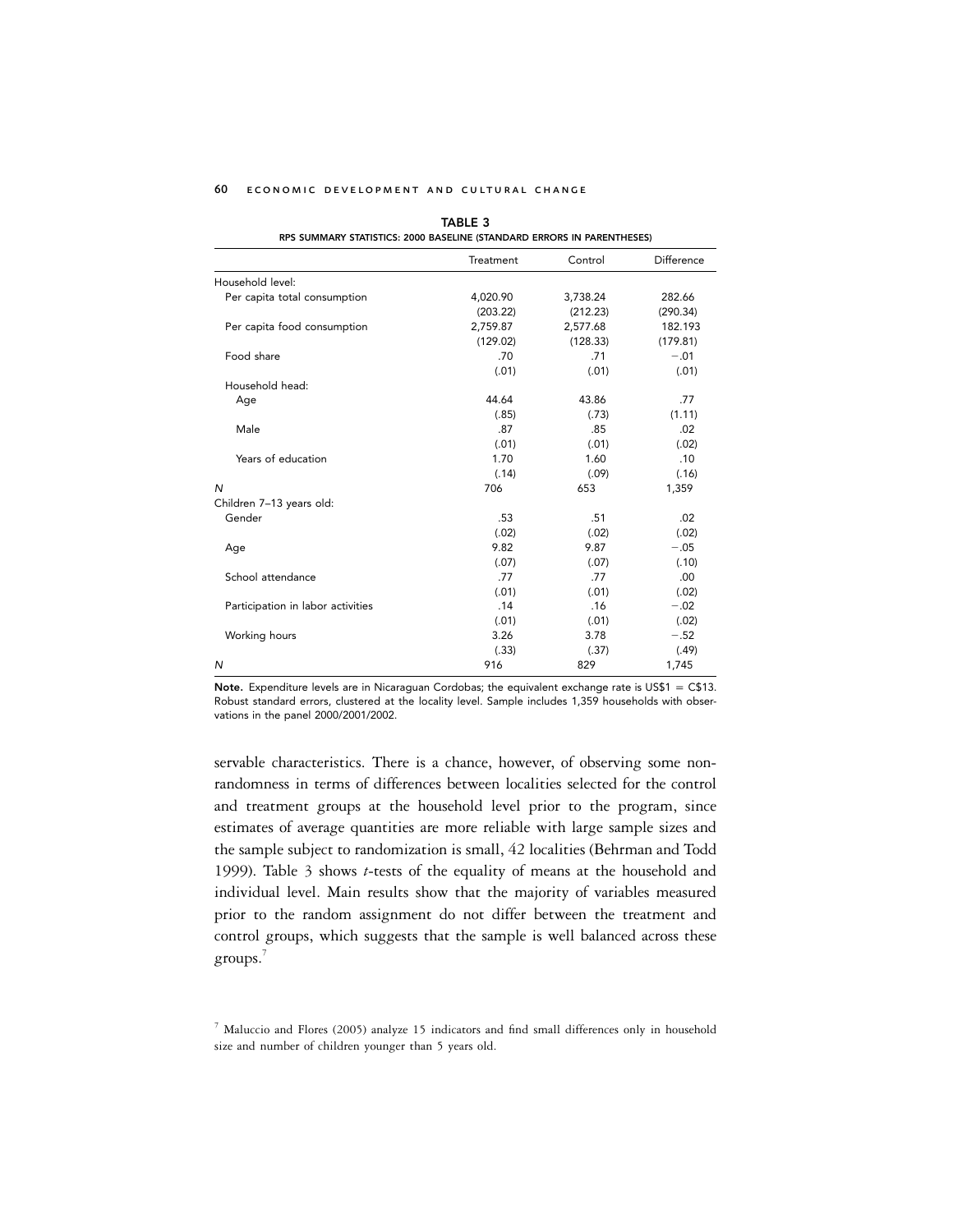# **III. Theoretical Framework**

This section outlines a model of household decision making in the presence of conditional cash transfers in order to get a better understanding of potential heterogeneous impacts of the RPS program. The model is based on Skoufias and Parker (2001) and Djebbari and Smith (2005). The analysis begins first by considering household time allocation in the absence of the conditional cash transfer. Neoclassical models of household decision making are commonly employed in this analysis. In this framework, parents make decisions about the allocation of a child's schooling time, the time of other household members, and the purchase of goods and services. Parents will invest in each child's schooling up to the point where the marginal costs of a child's time in school equal the marginal benefits considering the opportunity cost of schooling, which is the forgone earning from work.

The opportunity cost of children's time is likely to vary with observed characteristics. For example, it is expected to see gender and age differences in child labor if boys and girls have different returns to education or older children have a comparative advantage in the labor market. It is important to note that the RPS does not provide higher payments for female enrollment in school as in PROGRESA where the main idea was to equalize the incentive for girls in the face of higher wages, on average, for boys in the labor market. Girls in secondary school received slightly higher subsidies (by about \$2 per month) than boys in Mexico.

The existing literature on heterogeneity of treatment effects predominantly looks at the impact of the program as if it varies with observed characteristics or subgroups of the population. In the case of conditional cash transfers, other papers have found evidence of differential impacts on schooling and child labor for girls versus boys, and primary-school-age children versus secondary-school–age children, and by socioeconomic status (e.g., Maluccio and Flores [2005] for RPS; Skoufias [2005] for PROGRESA; Schady and Araujo [2006] in Ecuador; Behrman, Sengupta, and Todd [2005] for PRO-GRESA; Filmer and Schady [2008] for Cambodia; Djebbari and Smith [2005] for PROGRESA).

The conditionality of the transfer has important effects on household behavior as well. The monetary school and food cash transfers are linked to the school attendance of children ages 7–13, participation in health clinics, and other criteria. If they were not conditioned, transfers would act as a pure income effect. Conditionality of the transfers results in changes in the marginal cost of investment in schooling. If children participate in the program with full compliance of the requirements, time devoted to schooling changes: children now receive transfers for attendance and school supplies but lose wages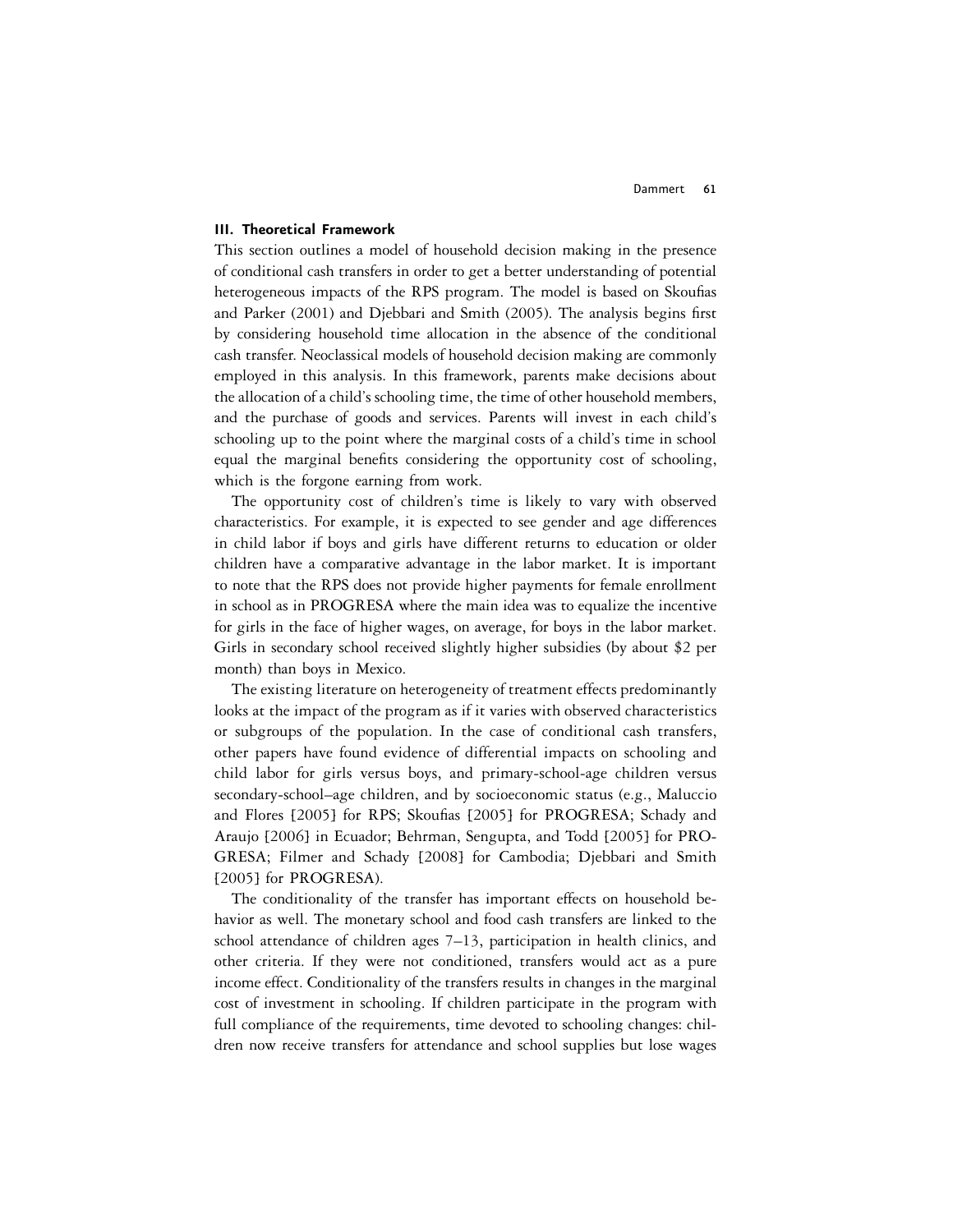for the extra time the child devotes to schooling. What matters is the ratio of the child's wage and the marginal increase in income due to the transfer.

Participation and compliance with the RPS program might affect household behavior as follows:<sup>8</sup>

- Households with no children in the targeted age ranges or with children under age 5 (but without children ages 7–13 who have not completed the fourth grade) receive the food cash transfer. These transfers will have a pure income effect, and it is expected that these households will have higher expenditures after the program.
- Households with children ages 7–13 years old who have completed fourth grade at primary school and are attending school without the program will be eligible to receive food transfers but not school transfers. Food cash transfers will have a pure income effect, and it is expected that these households will have higher expenditures after the program.
- Households with children ages 7–13 years who have not completed fourth grade but are attending school even without the program are eligible for both the food and school cash transfers. These transfers will have a pure income effect, and it is expected that these households will have higher expenditures after the program.
- For households with children ages 7–13 years who have not completed fourth grade and are not attending school without the program, the RPS program combines the income effect of the school transfer with the substitution effect of a lower price of schooling driven by the attendance requirement. Some households may have to bear the cost of children's forgone labor earnings due to the implicit reduction in labor time, in which case the impact on household expenditures may be negative if the RPS transfer does not make up for losses in income from market work. Thus the program impact on household expenditures may be negative. At the same time, the food cash transfer will have an income effect. The net effect of the school and food transfer on expenditures could be positive or negative for these households.

In sum, the predicted effect on expenditures is heterogeneous. At the top of the expenditures distribution, or the richest households among the eligible ones, households are meeting or almost meeting program requirements prior to the program and, thus, the impacts will be larger. For some part of the

<sup>8</sup> In the RPS data, approximately 20% of the beneficiary households had no targeted children, 25% only children under age 5, 20% only children ages 7–13, and the remaining 35% both children under 5 and 7–13-year-olds.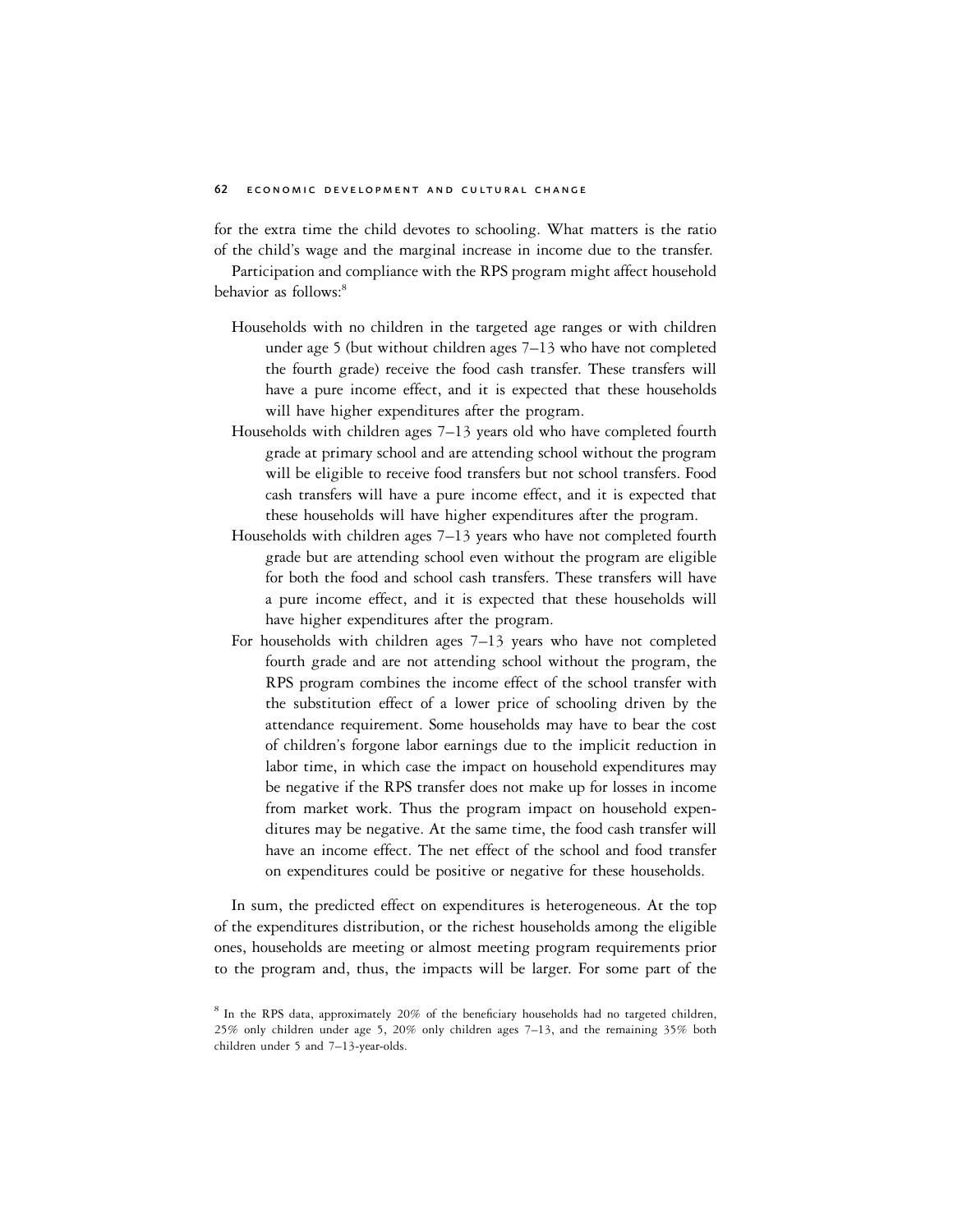bottom of the expenditures distribution there are households who are not meeting the requirements (e.g., children are not going to school the minimum required time) and for which the cost of participation is the highest (children's contribution is significant); for them the program impacts could be positive or negative. These households are likely to be the ones who rely greatly on child labor. As Basu and Van's (1998) seminal model shows, a household will send children to work if adult income or family income from nonchild labor sources becomes very low. In between these extremes, the effect of the program depends on whether the child is attending school the minimum required time or not. The extent to which the program has a significant impact on different parts of the expenditure distribution can only be determined through empirical analysis.

# **IV. Empirical Strategy**

Let  $Y_1$  denote the potential outcomes of interest in the presence of treatment,  $T_i = 1$ , and  $Y_0$  without treatment,  $T_i = 0$ . Each individual experiences only one of these treatment and untreated outcomes; thus, the critical objective is to establish a credible comparison group or a group of individuals who in the absence of the program would have had outcomes similar to those who were exposed to the program. In this study, the treatment and control group are randomly selected, so that program participation is not correlated in expectation with either observed or unobserved individual characteristics, and outcome differences provide an unbiased estimate of the true mean impact of the program.9

What we are interested is in estimating the expected average effect that the RPS program has on different outcomes, or the average treatment effect (ATE),  $\Delta_{ATE} = E(Y_1 - Y_0)$ . The literature also focuses on the mean impact of treatment on the treated (ATET), given by  $\Delta_{\text{ATT}} = E(Y_1 - Y_0 | T = 1)$ . Under the assumptions of no equilibrium effects and no randomization bias, the randomized experiment identifies the ATET (Djebbari and Smith 2008).

# *A. Impacts at the Subgroup Level*

The first method generates impact estimates that vary among the eligible population by considering variation in impacts as a function of observable characteristics through the interaction of the treatment indicator in equation

<sup>&</sup>lt;sup>9</sup> See Duflo, Glennerster, and Kremer (2007) for a methodological discussion of randomization of experiments in developing countries.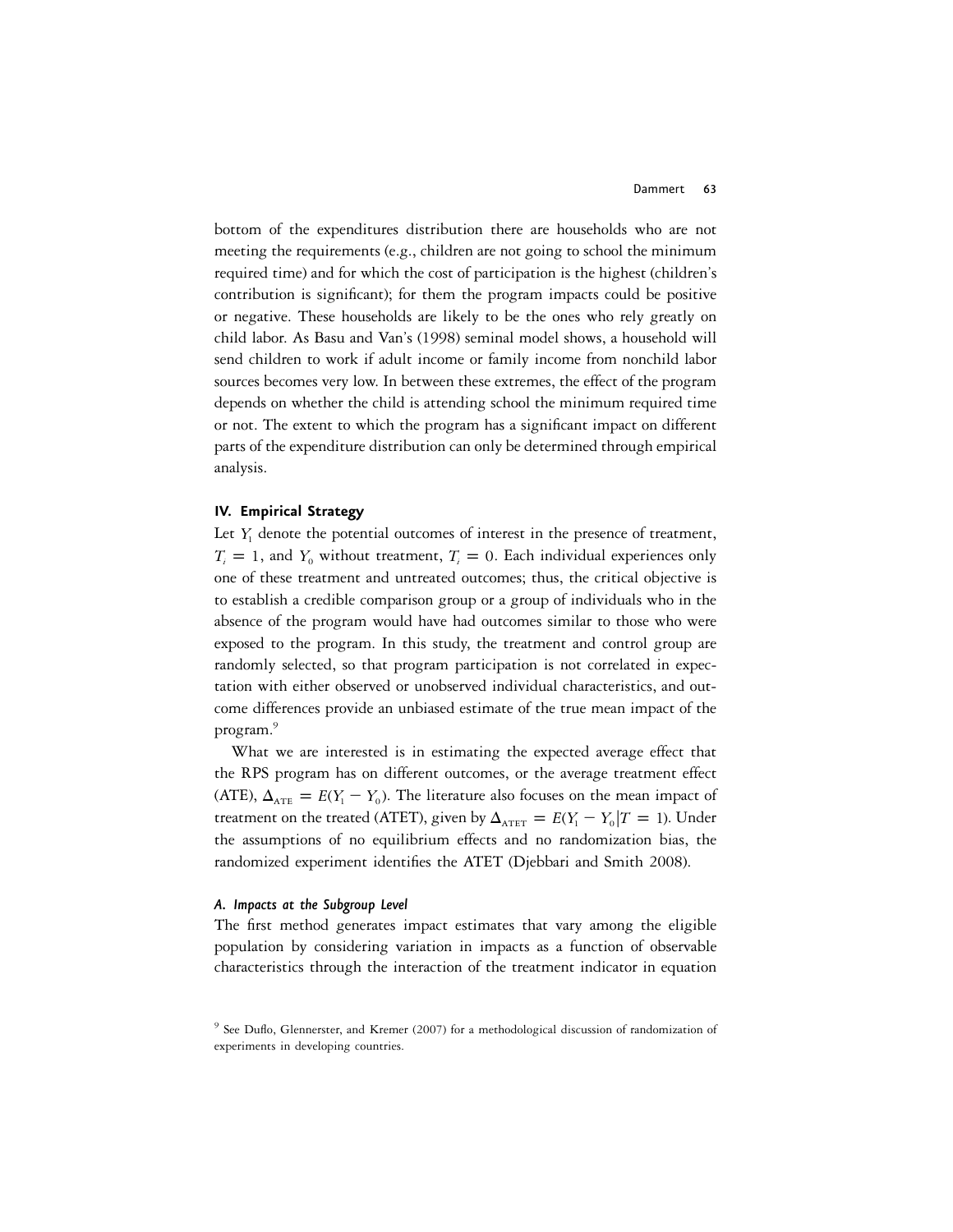(1) with a variety of individual and locality characteristics as follows:

$$
y_i = \beta_0 + \beta_1 \times C_i + \beta_2 T_i + \beta_3 T_i \times C_i + X_i \alpha + \omega_i, \tag{1}
$$

where  $y_i$  is some outcome measure,  $C_i$  is the characteristic of interest,  $T_i$  is a dummy variable representing whether the locality was randomly assigned to the treatment or control group, and  $T_i \times C_i$  represent the interactions between the characteristics and the treatment indicator.

The interpretation of the coefficients is as follows: for example, in the specification that tests for heterogeneous impacts by gender,  $C<sub>i</sub>$  is a dummy variable equal to one if the child is male, the coefficient  $\beta_1$  is an estimate of the difference in the outcome between boys and girls, the RPS effect for girls is given by  $\beta_2$ , the corresponding effect for boys is given by the sum of the coefficients  $\beta_2 + \beta_3$ . If  $\beta_3$  is statistically significantly different from zero, there is evidence of heterogeneity of treatment effects by gender.

The vector of covariates  $C_i$ , also includes characteristics of the head of household and locality. I also use a criterion used by PRS to select beneficiaries, the locality marginality index. Program officials using data from the 1995 Nicaraguan Household Survey, collected prior to the program, constructed this index. Following the analysis in Djebbari and Smith (2005) for Mexico, the impact of conditional cash transfers is expected to be largest for households living in more impoverished localities as defined by the marginality index. If the targeting mechanism is efficient, then households in the most marginal localities get a greater program impact than less marginal places. Equation (1) also controls for other baseline household and individual characteristics  $(X_i)$  to take into account any differences that were present despite randomization and to increase the precision of the coefficient estimates. The standard errors are clustered at the locality level.

### *B. Quantile Treatment Effects*

The method described in the previous section emphasized differences in means. While the mean is important, comparisons of means only account for shifts in the central tendency of a distribution. For many questions, knowledge of distributional parameters is required; for example, the proportion that benefit from treatment, the proportion that gain at least a fixed amount, or the quantiles of treatment effect (Heckman et al. 1997). One particular feature of interest in the RPS context is the behavior at the left tail of the consumption distribution, as this measures consumption of those households that most likely are not meeting the requirements (children are not going to school the minimum required time) and for which the cost of participation is the highest (children's contribution is significant). In order to capture responses across the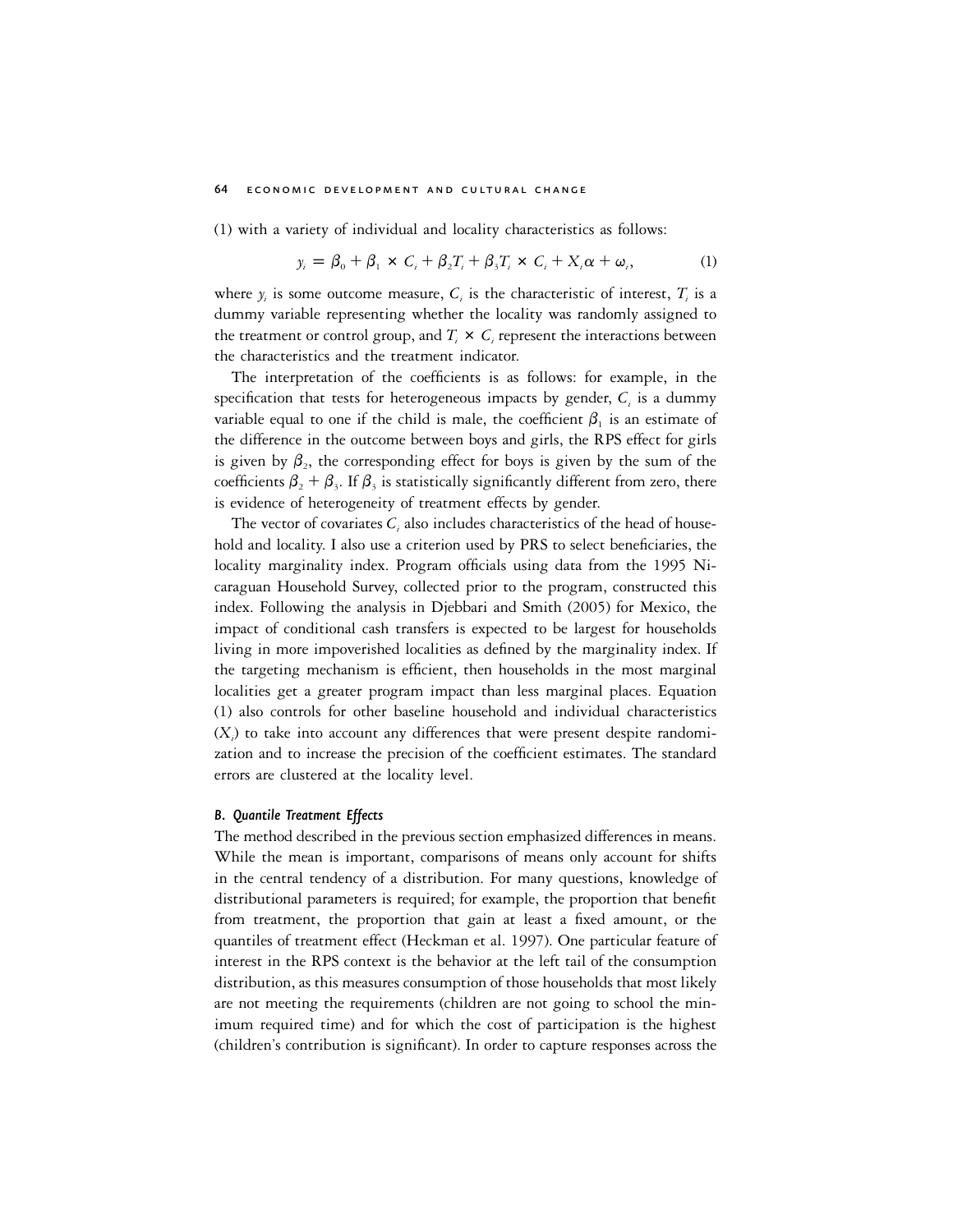entire distribution of consumption, the second econometric method uses the QTE approach.

Most of the existing literature on QTE is based on social experiments in employment, training, and welfare programs in the United States. Heckman et al. (1997) find strong evidence that heterogeneity is an important feature of impact distributions using experimental data from the National Job Training Partnership Act Study. Black et al. (2003), using experimental data from the Worker Profiling and Reemployment Services program, find that the estimated impact of treatment varies widely across quantiles of the outcome distributions. The pattern of impacts suggests that the treatment has its largest effect on persons whose probability of unemployment insurance benefit exhaustion without treatment would be of moderate duration. In evaluating the economic effects of welfare reform, Bitler et al. (2005, 2006) find strong evidence against the common effect assumption using experimental data from the Connecticut's Job First Waiver program and the Canadian Self-Sufficiency Project. Their estimates suggest substantial heterogeneity in the impact of welfare reform on earnings and total income, which is consistent with the predictions from the static labor supply model.

Let  $Y_1$  and  $Y_0$  denote the outcome of interest in the treated and control states with corresponding cumulative distribution functions  $F_1(y) = \Pr{Y_1 \leq y}$ *y*} and  $F_0(y) = \Pr{Y_0 \leq y}$ . Let  $\theta$  denote the quantile of each distribution

$$
y_{\theta}(T) = \inf \{ y : F_T(y) \ge \theta \}, \quad T = 0, 1,
$$
 (2)

where "inf" is the smallest attainable value of *y* that satisfies the condition stated in the braces. The quantile treatment effect at quantile  $\theta$  is defined as  $\Delta_{\theta}^{\text{QTE}} = \gamma_{\theta}(T = 1) - \gamma_{\theta}(T = 0)$ . For example, suppose that *y* represents family income in a given year,  $y_{0.25}$  is that level of income for households in the treatment (control) group such that 25% of treatment (control) households have income below it. The expression  $\Delta_{0.25}^{\text{QTE}}$  is given by the difference between the income of households in the 25th percentile of the treated distribution and the 25th percentile of the control distribution.

The impact estimate for a given quantile is the coefficient on the treatment indicator from the corresponding quantile regression as follows:

$$
Q_{\theta}(y_i|T) = \alpha(\theta) + \beta(\theta)T_i, \quad \theta \in (0, 1), \tag{3}
$$

where  $Q_{\theta}(y_i|T)$  denotes the quantile  $\theta$  of expenditures conditional on treatment.<sup>10</sup>

As presented above in table 2, the RPS sample is well balanced, and there

<sup>&</sup>lt;sup>10</sup> See Koenker and Basset (1978).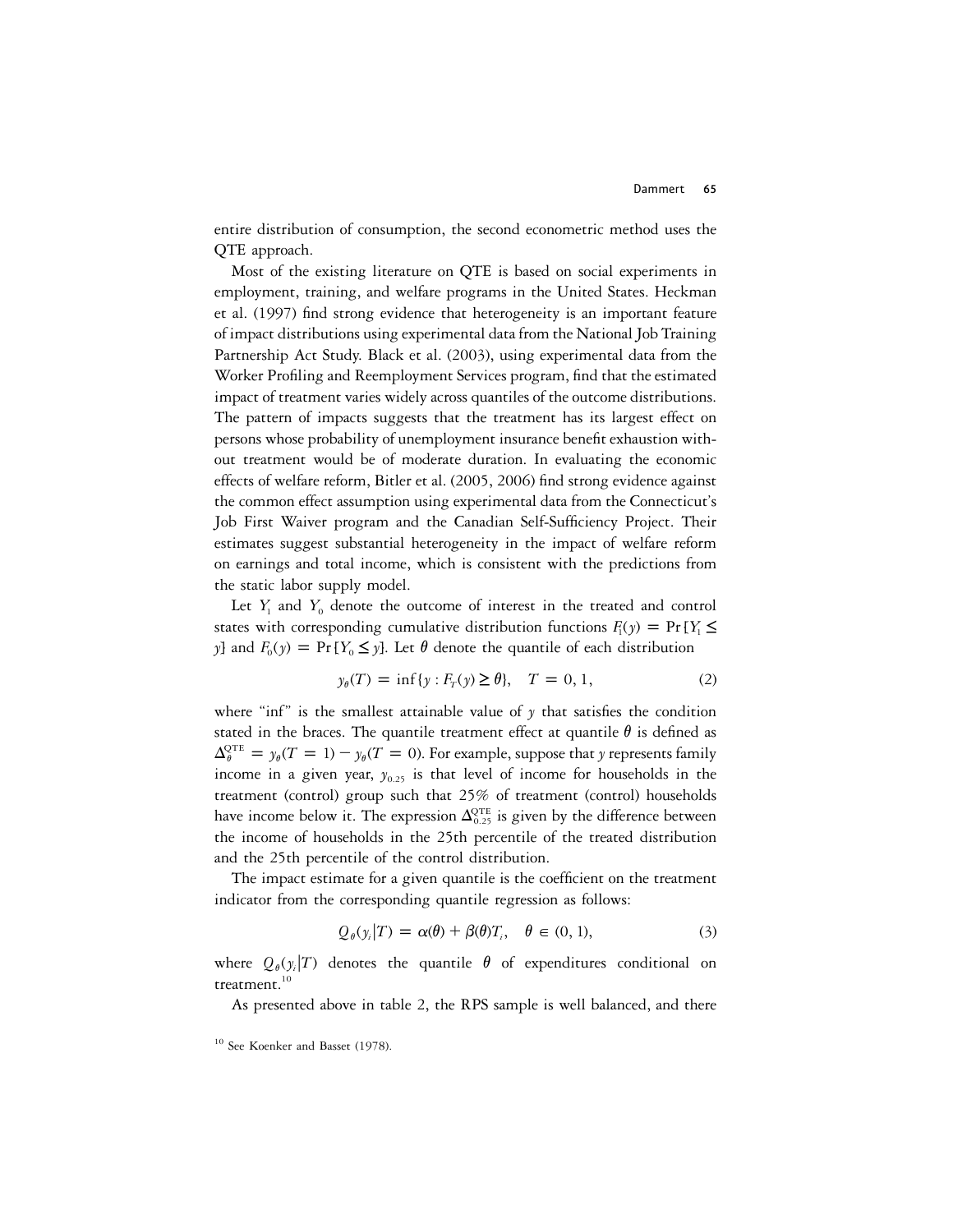are few statistical differences in the observable characteristics in the two groups. To correct for any differences not accounted for by the randomization of localities into treatment and control groups and to obtain more precise estimates, I have included covariates as in Djebbari and Smith  $(2005)^{11}$  The vector of control variables includes characteristics of the head of household (age, education, gender, employment) and household demographic composition.<sup>12</sup> The advantage of the QTE approach relative to the common effect model is that the impact of the program on different quantiles of the outcome distribution does not have to be constant.

Note that although average differences equal differences in averages, the treatment effect at quantile is not the quantile of the difference  $(Y_1 - Y_0)$ . The QTE corresponds, for any fixed percentile, to the horizontal distance between two cumulative distribution functions. Under the rank preservation assumption, QTE can be interpreted as the treatment effect for individuals at particular quantiles of the control group outcome distribution or the treatment effect for the person located at quantile in the distribution (Heckman et al. 1997; Bitler et al. 2005). Without the rank preservation assumption, QTE represents how various quantiles of the outcome distribution change in the treatment and control groups, but we cannot make an inference about the impact on any particular person.

Rank preservation across treatment status is a strong assumption, as it requires that the rank of the potential outcome for a given individual would be the same under treatment as under nontreatment. There are two ways to deal with cases where the rank invariance assumption is not valid. Heckman et al. (1997) suggest computing bounds for the QTE, allowing for several possibilities of reordering of the ranks. The second approach argues that even without this assumption, QTE estimates are informative about the overall impacts of the program and, therefore, still meaningful parameters for policy purposes. In the absence of rank invariance, the interpretation of QTE is the difference in the treated and control distributions, not the treatment effects for identifiable people in either distribution (Bitler et al. 2005, 2006). The last section of the paper analyzes whether the rank invariance assumption is valid in the RPS context.

 $11$  Including covariates in the estimation of quantile treatment effects changes somewhat the nature of the treatment effect being estimated and the assumption that underlies it (see Djebbari and Smith 2008). Thanks to the referee for pointing this out.

<sup>&</sup>lt;sup>12</sup> Unreported regressions show that the QTE estimates, without controlling for covariates, are in the 95% range of the QTE estimates controlling for covariates. With nonexperimental data, the estimation can adjust for differences in baseline observable characteristics by using propensity score weighting as in Bitler et al. (2006) and Firpo (2007).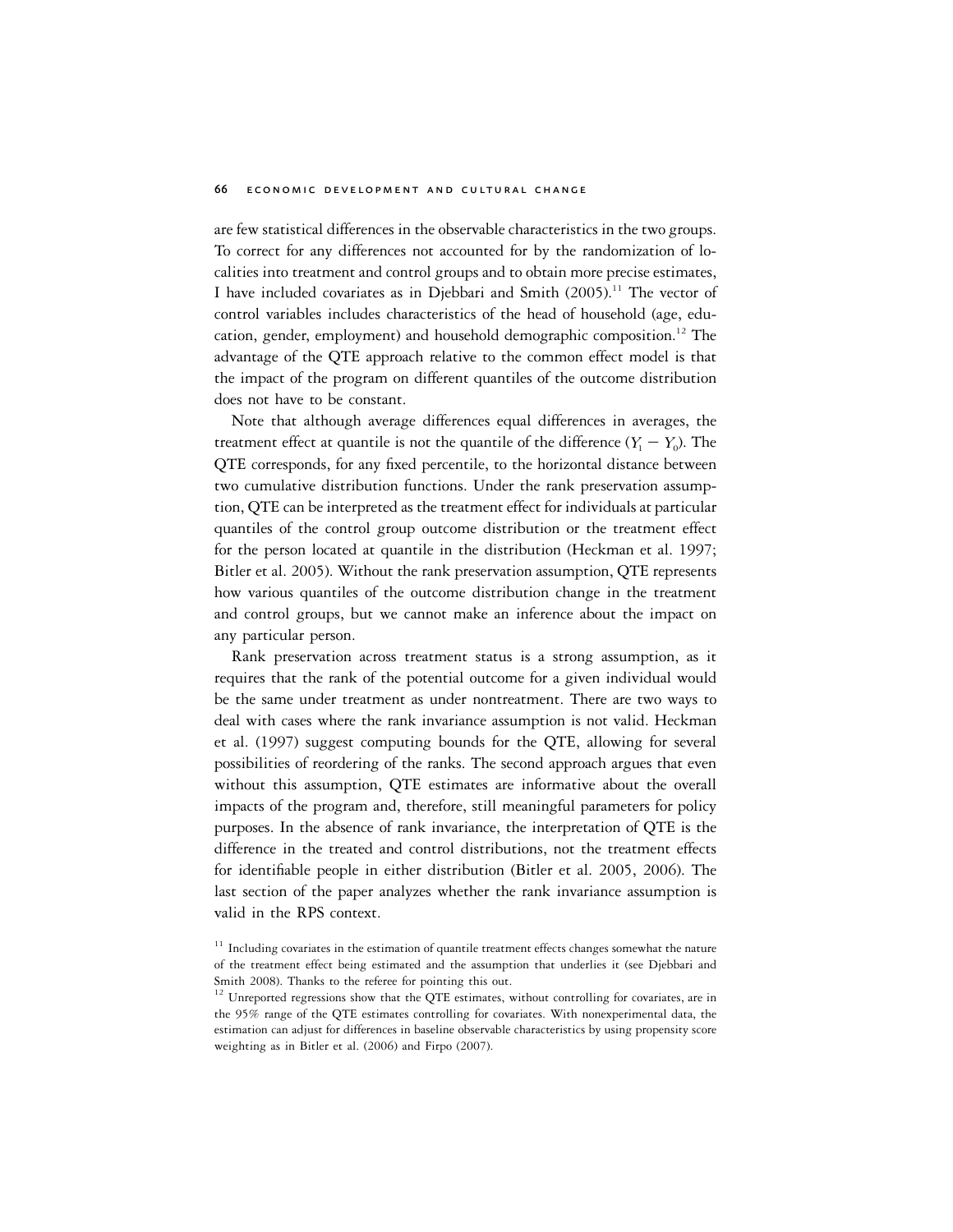# *C. Outcomes of Interest*

The outcomes of interest in the empirical section include household and individual level variables. The RPS program aims at improving the educational and health outcomes of children. I focus on children ages 7–13 years old at the baseline because they are most likely to be affected by the conditionality of the cash transfers. Outcomes of interest include child labor (participation and working hours) and school attendance. Child labor refers to children who are engaged in market work, which includes wage employment, self-employment, agriculture, unpaid work in a family business, and helping on the family farm.<sup>13</sup>

Impacts for schooling and child labor outcomes are estimated using OLS. One important feature of the data is the presence of a substantial number of children reporting zero hours of work; thus I also include the estimates from the Tobit regression.

To analyze the QTE on household welfare the empirical literature uses household consumption rather than income because data on expenditures are likely to be more accurate and consumption expenditures have a stronger link with current levels of welfare (Deaton 1997). At the household level, this study analyzes three outcomes of interest: per capita total expenditure, per capita food expenditure, and food share of total expenditures. The analysis of food expenditures is important because one of the keys of the program is supplementing income to increase expenditures on food so as to improve household nutrition. The expenditure variables include food, nonfood items, and the value of food produced and consumed at home.<sup>14</sup>

# **V. Results**

# *A. Impacts along Observable Characteristics*

Table 4 reports estimated coefficients of the treatment indicator interacted with covariates of interest. The main results show that the program has different impacts on children with different observable characteristics. For example, boys ages 7–13 years experienced a statistically significant larger impact on school attendance than girls. Estimates suggest that the RPS program increased school attendance by 12 percentage points for girls and by 18 percentage points for boys in 2001. In addition, the reduction in the probability of

 $13$  Labor laws in Nicaragua establish age 14 as the basic minimum age for work. Children between the ages of 14 and 17 can work a maximum of 6 hours per day but not at night. The employment of youth is prohibited in places that endanger their health and safety, such as mines, garbage dumps, and night entertainment venues (i.e., nightclubs, bars, etc.). Government enforcement, however, is far from strict.

 $14$  See Maluccio and Flores (2005) for more detailed information on the constructed variables.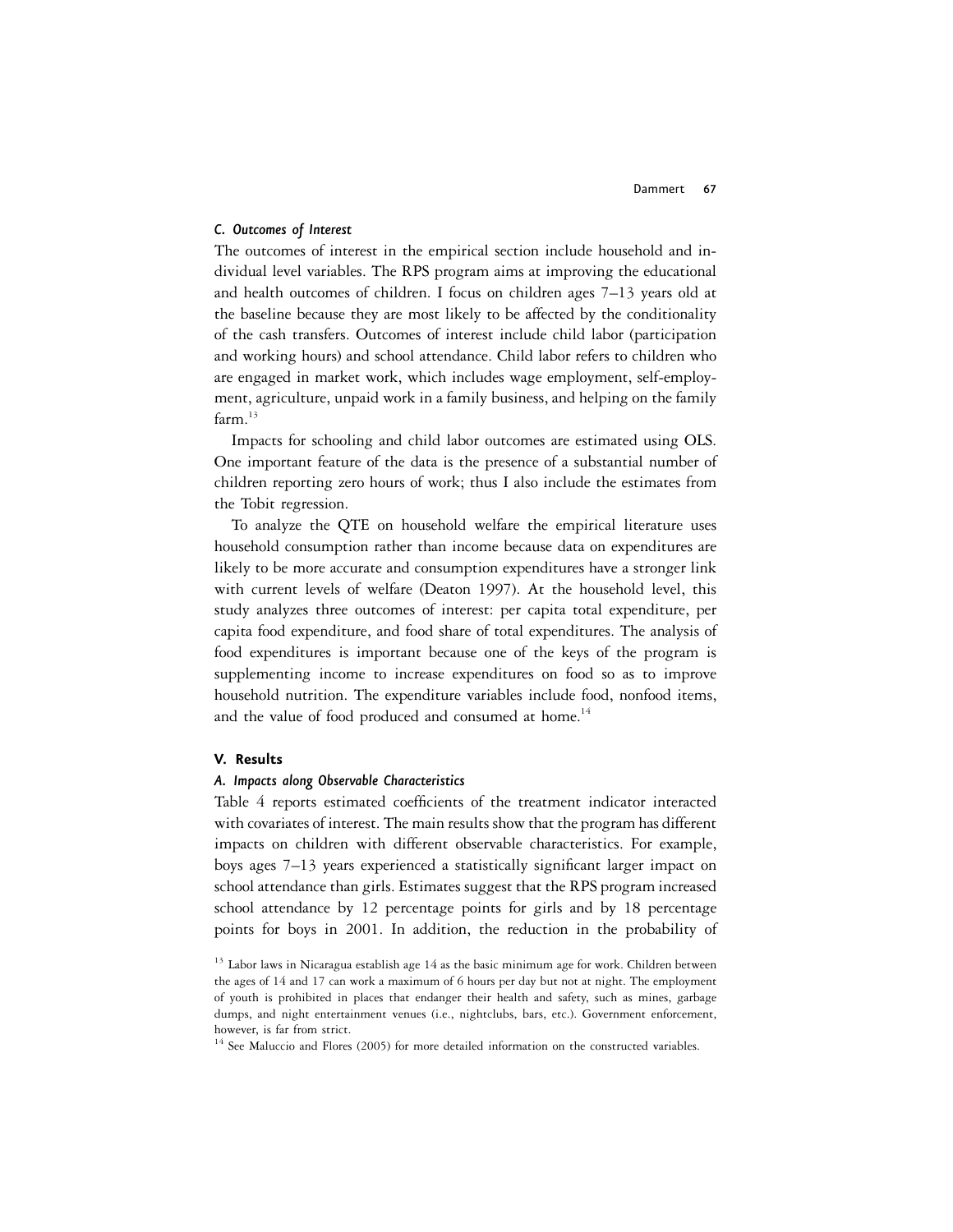|                      |                                                                       | RPS PROGRAM IMPACTS ALONG OBSERVABLE CHARACTERISTICS FOR CHILDREN 7-13 YEARS AT BASELINE (STANDARD ERRORS IN PARENTHESES) |                       |                                    |                      |                                      |                       |                         |
|----------------------|-----------------------------------------------------------------------|---------------------------------------------------------------------------------------------------------------------------|-----------------------|------------------------------------|----------------------|--------------------------------------|-----------------------|-------------------------|
|                      |                                                                       | 2001                                                                                                                      |                       |                                    |                      | 2002                                 |                       |                         |
|                      | Attendance<br>School                                                  | Labor Activities<br>Participation in                                                                                      | Hours Worked<br>(OLS) | Hours Worked<br>(Tobit)            | Attendance<br>School | -abor Activities<br>Participation in | Hours Worked<br>(OLS) | Hours Worked<br>(Tobit) |
| $\Gamma \times$ male | $.060**$                                                              | $*800.$                                                                                                                   | $4.034***$            | $-8.085$                           | $.063**$             | $-.124**$                            | $-4.771**$            | $-7.330$                |
|                      |                                                                       | (0.04)                                                                                                                    | (1.07)                |                                    | (.03)                | (0.04)                               | (1.41)                |                         |
|                      | $(03)$<br>$(117**$<br>$(03)$<br>$(003)$<br>$(01)$<br>$(01)$<br>$(01)$ | $-.012$                                                                                                                   | $-.383$               | $(9.27)$<br>12.335                 | $.110***$            | $-0.014$                             | $-0.901$              | $(7.59)$<br>-11.778     |
|                      |                                                                       | $(-01)$<br>-0.19**                                                                                                        | (31)                  |                                    | (.02)                | (.02)                                |                       |                         |
| $T \times age$       |                                                                       |                                                                                                                           | $-739**$              | $(8.52)$<br>-1.677                 |                      | 000.                                 | $(-67)$<br>-.716*     | $(8.74)$<br>3.712**     |
|                      |                                                                       | $(0.01)$<br>$(145*)$                                                                                                      | (30)                  | $(1.91)$<br>1.068                  | (10)                 | (01)                                 | (.38)                 | (1.75)                  |
|                      |                                                                       |                                                                                                                           | 5.605*                |                                    | $-.068$              | $-0.073$                             | $5.165***$            | $-65.299**$             |
|                      | (10)                                                                  | (.08)                                                                                                                     | (2.81)                | (23.47)                            | (.02)                | (11)                                 | (3.96)                | (24.75)                 |
| T x household        |                                                                       |                                                                                                                           |                       |                                    |                      |                                      |                       |                         |
| head schooling       | $28**$                                                                | $-0.006$                                                                                                                  | $-.203$               | $-1.328$                           | $-.014*$             | $-0.007$                             | $-0.029$              | $-612$                  |
|                      |                                                                       | (01)                                                                                                                      | (22)                  | (1.90)                             | (00)                 | (01)                                 | (.26)                 | (1.44)                  |
|                      |                                                                       | $-0.53**$                                                                                                                 | $2.148**$             | $-16.812***$                       | $.165***$            | $-0.067*$                            | $-3.352**$            | $-16.408**$             |
|                      | $(01)$<br>$(195**$<br>$(00)$                                          | (.03)                                                                                                                     | (.80)                 | (5.77)                             | (.03)                | (0.04)                               | (1.01)                | (5.70)                  |
| T x household        |                                                                       |                                                                                                                           |                       |                                    |                      |                                      |                       |                         |
| head is male         | 910                                                                   | $.076*$                                                                                                                   | $2.577*$              | 35.752**                           | $-.034$              | .005                                 | .588                  | $-1.361$                |
|                      | (0, 0)                                                                | (.04)                                                                                                                     | (1.39)                | (13.54)                            | (0.07)               | (06)                                 | (2.20)                | (10.54)                 |
|                      |                                                                       | $-131**$                                                                                                                  | $4.759**$             | 51.842**                           | $.172***$            | $-0.082$                             | $-3.905*$             | $-16.191$               |
|                      | $165**$<br>(.06)                                                      | (04)                                                                                                                      | (1.25)                | (12.70)                            | (.07)                | (06)                                 | (2.26)                | (12.08)                 |
| T x household        |                                                                       |                                                                                                                           |                       |                                    |                      |                                      |                       |                         |
| size                 |                                                                       | $.011***$                                                                                                                 | .172                  | $2.377**$                          | $-006$               | $-0.001$                             | $\overline{003}$      | $-.383$                 |
|                      |                                                                       | (00)                                                                                                                      | (15)                  | (1.19)                             | (00)                 | (01)                                 | (.27)                 | (1.41)                  |
| ⊢                    |                                                                       | $-.155***$                                                                                                                | $3.921***$            | $39.437**$                         | $.195**$             | $-0.070$                             | $-3.410$              | $-14.120$               |
|                      | $-0.02$<br>(.01)<br>(.01)<br>(.07)                                    | (.05)                                                                                                                     | (1.28)                | (11.56)                            | (.05)                | (0.09)                               | (2.69)                | (15.04)                 |
|                      |                                                                       |                                                                                                                           |                       | Quintiles of the Marginality Index |                      |                                      |                       |                         |
| ⊢                    |                                                                       | $-0.078*$                                                                                                                 | $-3.117**$            | $-24.558**$                        | $**180.$             | $-.072$                              | $-1.262$              | $-15.598$               |
|                      | $+190**$<br>$+90**$                                                   | (0.5)                                                                                                                     | (1.38)                | (11.17)                            | (.03)                | (.08)                                | (1.25)                | (11.52)                 |

TABLE 4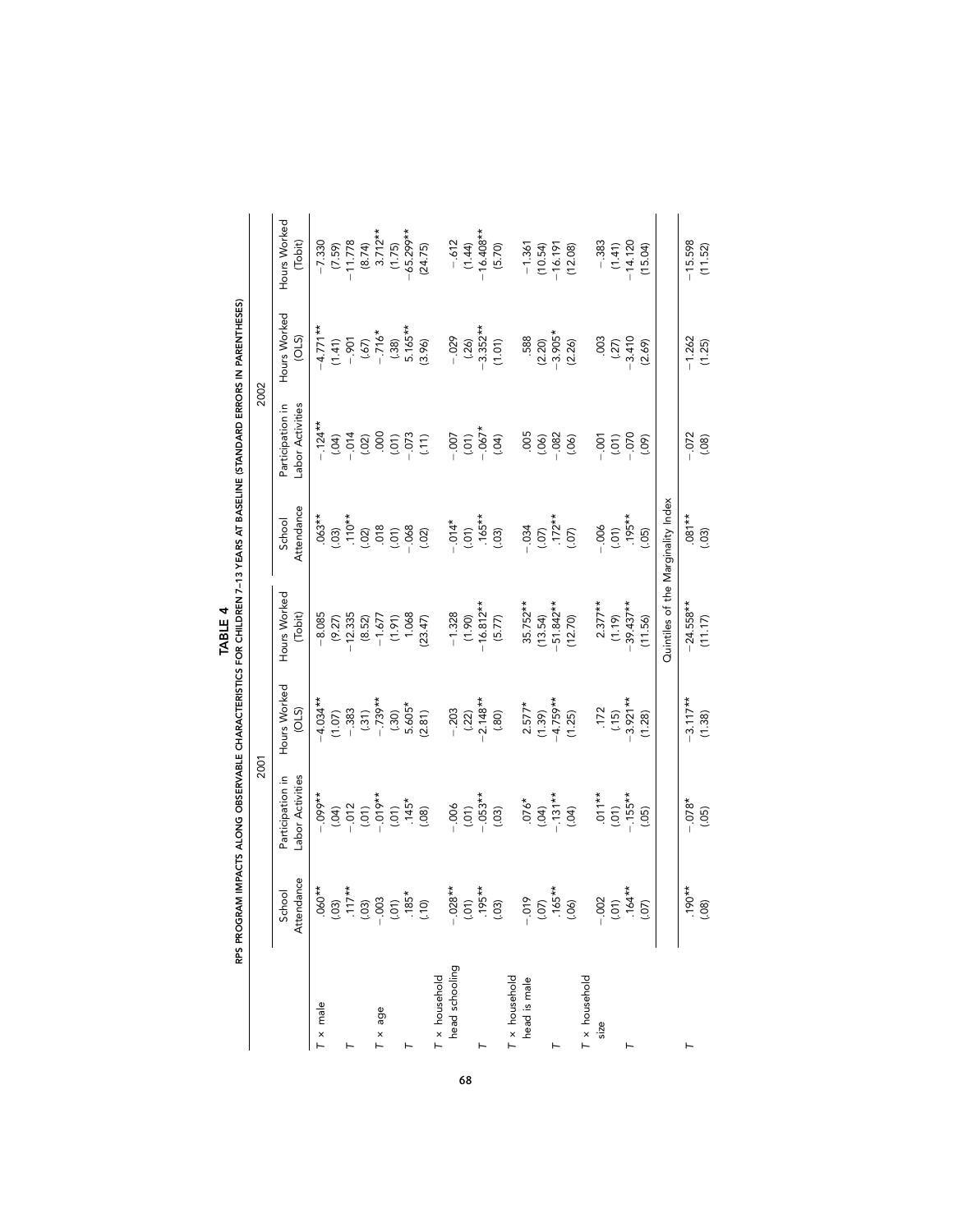| $T \times 2nd$ quintile                                                                                                                                                     | $-039$                                   | $-0.001$ | $-036$     | 2.590                                          | $.112***$         | $-0.008$    | $-2.443$   | $-3.149$           |
|-----------------------------------------------------------------------------------------------------------------------------------------------------------------------------|------------------------------------------|----------|------------|------------------------------------------------|-------------------|-------------|------------|--------------------|
|                                                                                                                                                                             | $\left($ 11)                             | (.06)    | (1.88)     | (15.22)                                        | (0.5)             | (09)        | (2.20)     | (15.89)            |
| $T \times 3rd$ quintile                                                                                                                                                     | $-.122$                                  | $-100*$  | $3.495***$ | 24.086                                         | $-0.018$          | $-075$      | .374       | 9.348              |
|                                                                                                                                                                             | $(10)$<br>056                            |          | (1.70)     | (17.03)                                        | (.05)             | (00)        | (2.16)     | (15.85)            |
| $T \times 4th$ quintile                                                                                                                                                     |                                          | (0.06)   | 689        | 8.794                                          | 069               | 600         | $-2.396$   | 4.925              |
|                                                                                                                                                                             | $\widehat{O(9)}$                         | (.05)    | (1.81)     | (12.04)                                        | (.06)             | (11)        | (2.31)     | (14.58)            |
| $T \times$ 5th quintile                                                                                                                                                     |                                          |          |            |                                                |                   |             |            |                    |
| (richest)                                                                                                                                                                   | $-.012$                                  | 017      | .537       | 4.535                                          | $.107*$           | $-.055$     | $-5.112**$ | $-13.667$          |
|                                                                                                                                                                             | (11)                                     | (96)     | (1.74)     | (13.35)                                        | (06)              | (00)        | (1.92)     | (14.32)            |
|                                                                                                                                                                             |                                          |          |            | Quintiles of Household Per Capita Expenditures |                   |             |            |                    |
|                                                                                                                                                                             | $197**$                                  | $-.032$  | $-2.219*$  | $-13.496*$                                     | $.200**$          | $-.062$     | $-2.749**$ | $-17.976**$        |
|                                                                                                                                                                             |                                          | (0.04)   | (1.20)     | (8.38)                                         | (0.5)             | (0.04)      | (1.36)     | (7.65)             |
| $T \times 2nd$ quintile                                                                                                                                                     |                                          | $-0.58$  | $-1.501$   | $-17.453$                                      | $-0.030$          | $-0.055$    | $-1.228$   | $-4.258$           |
|                                                                                                                                                                             | $(-00)$<br>$(-00)$<br>$(-00)$<br>$(-00)$ | (.05)    | (1.75)     | (12.42)                                        | (.06)             | (06)        | (1.99)     | (10.06)            |
| $T \times 3rd$ quintile                                                                                                                                                     |                                          | .014     | 1.547      | 6.149                                          | $-0.103$          | .012        | $-048$     | 5.637              |
|                                                                                                                                                                             | $\delta$                                 | (.05)    | (1.42)     | (11.30)                                        | $(-07)$<br>-.133* | (.06)       | (1.83)     | (10.74)            |
| $T \times 4th$ quintile                                                                                                                                                     | $-.147**$                                | $-.075*$ | $-.748$    | $-14.530$                                      |                   | 010         | $-0.079$   | 7.082              |
|                                                                                                                                                                             | (.06)                                    | (.04)    | (1.42)     | (10.62)                                        | (0,0)             | (.06)       | (1.95)     | (10.29)            |
| $T \times$ 5th quintile                                                                                                                                                     |                                          |          |            |                                                |                   |             |            |                    |
| (richest)                                                                                                                                                                   | $-080$                                   | $-0.040$ | $-.562$    | $-3.207$                                       | $-0.31$           | $-048$      | $-1.640$   | $-2.381$           |
|                                                                                                                                                                             | (06)                                     | (.06)    | (1.35)     | (15.80)                                        | (50)              | (06)        | (2.02)     | (10.90)            |
| F-test for the null                                                                                                                                                         |                                          |          |            |                                                |                   |             |            |                    |
| that all interac-                                                                                                                                                           |                                          |          |            |                                                |                   |             |            |                    |
| tions = $0(p-$                                                                                                                                                              | 4.55                                     | 2.48     | 3.97       | 23.97 <sup>b</sup>                             | 2.98              | <b>2.01</b> | 2.28       | 22.08 <sup>b</sup> |
| value) <sup>a</sup>                                                                                                                                                         | $\overline{0}$                           | (.013)   | (000)      | (.031)                                         | (0.004)           | (0.045)     | (.023)     | (.054)             |
| Note. Expenditure levels are in Nicaraquan Cordobas; the equivalent exchange rate is US\$1 = C\$13. Robust standard errors, dustered at the locality level. Sample includes |                                          |          |            |                                                |                   |             |            |                    |

Note. Expenditure levels are in Nicaraguan Cordobas; the equivalent exchange rate is US\$1 = C\$13. Robust standard errors, clustered at the locality level. Sample includes  $\frac{1}{2}$  $\frac{1}{2}$  $\frac{5}{2}$ 

1,359 households with observations in the panel 2000/2001/2002. *F*-test obtained from an equation including all interactions and main effects.

ab\*Chi-square test.

Statistically significant at 10% level.

\*\* Statistically significant at 5% level.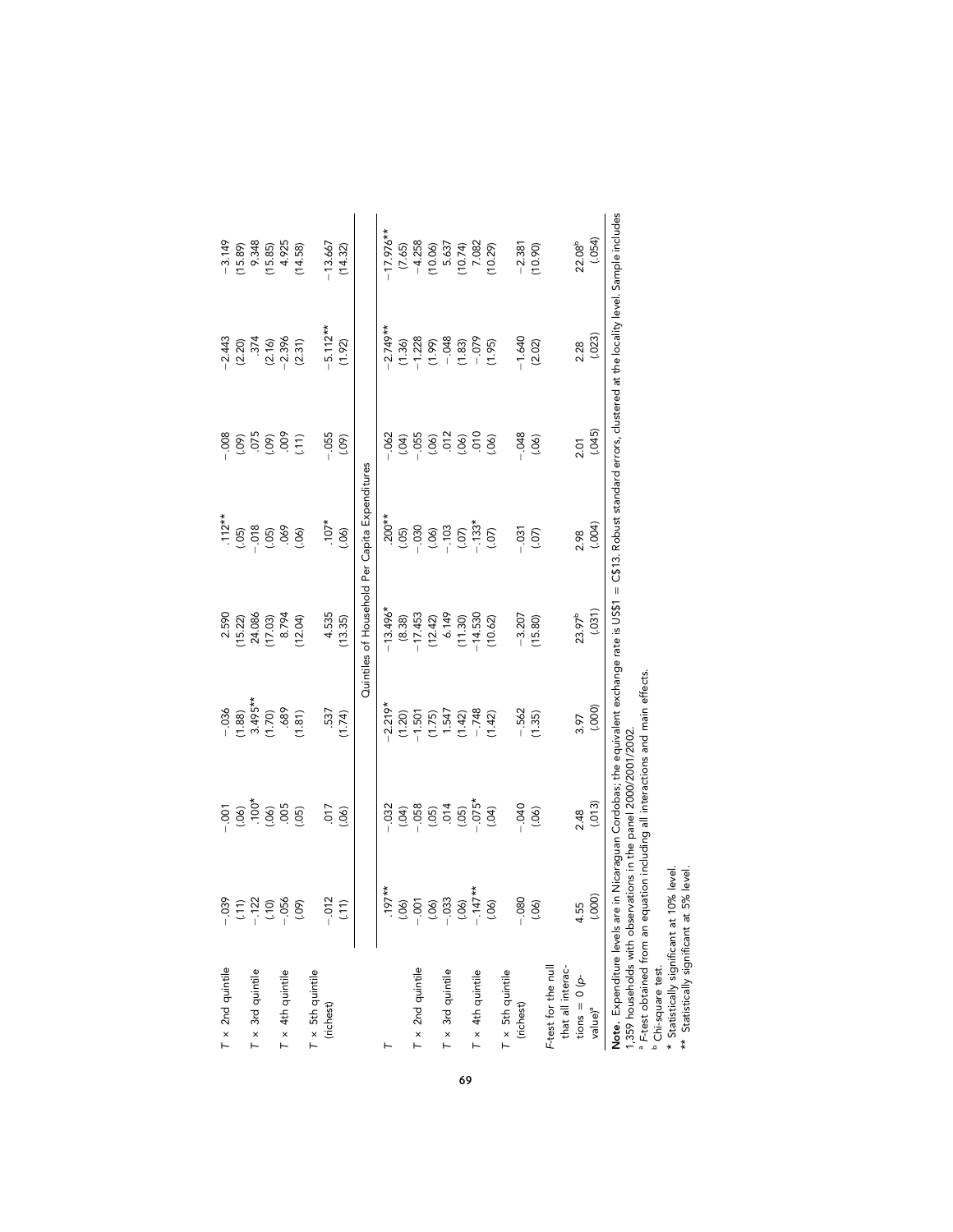engaging in market activities is larger for boys. Estimates show that boys experienced a greater impact of the program on reducing the probability of engaging in market work and hours worked. The results show that the RPS program decreased participation in labor activities for boys by 11 percentage points in 2001 and 14 percentage points in 2002, while the negative effect of the RPS program on labor participation for girls is small, just one percentage point in both years. These findings are important given that the program did not provide differential transfers to boys and girls. For instance, PROGRESA provided slightly more money to girls enrolled in secondary school, and the results show that the program had a greater impact on secondary age girls (Skoufias and Parker 2001). In addition, it is important to note that this definition of work does not include other activities usually not remunerated and performed in the same household, such as taking care of younger siblings, cleaning, and cooking, among other household chores. A broader definition including detailed household chores may decrease this gender difference in participation rates.

The coefficient on the interaction term between treatment and age shows that older children experienced a smaller impact of the program on schooling as well as on the probability of engaging in market work and hours worked. This is related to previous findings that with higher age potential earnings increase; thus, transfers might not be high enough to compensate for forgone earnings. The interaction with household head education shows that children with more educated head of households experienced a smaller impact of the program on schooling. The empirical literature has shown that more educated parents use the information provided in health clinics about nutrition more efficiently and value schooling more and child labor less (Strauss and Thomas 1998). Thus, school attendance among children living in more educated households would be higher and the margins for improvement lower than among children in households with lower parental education. In addition, children living with a male head of household experienced a smaller impact of the program on school attendance, participation in labor activities, and hours worked. Similarly, children living in larger households experienced a smaller impact of the program on school attendance, labor force participation, and hours worked.

The last rows show the effect of the treatment interacted with the marginality index and household per capita expenditures, separately, to analyze the targeting mechanism of the program. Based on the marginality index, I group households into quintiles and interact the treatment indicator with the index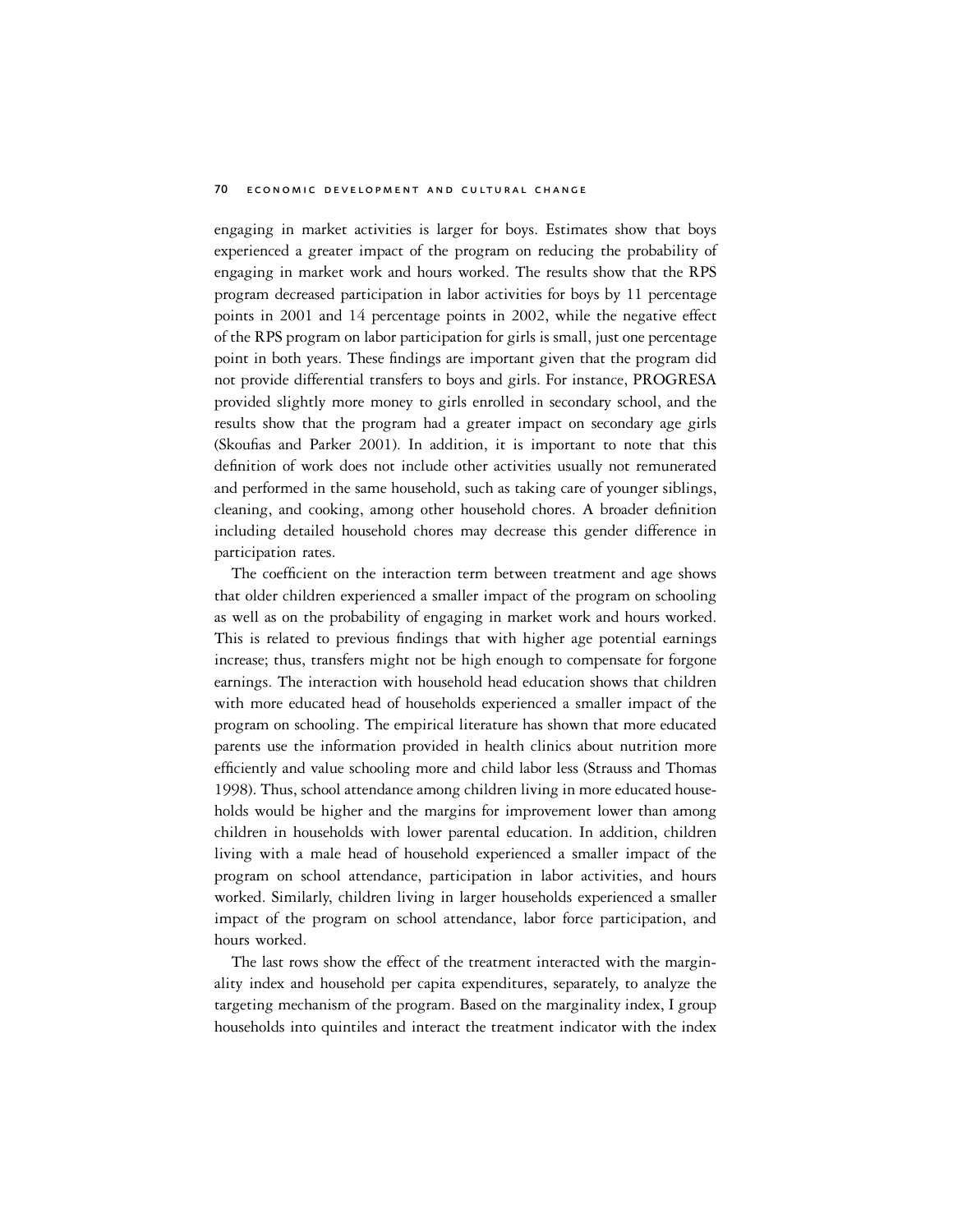categories.15 If the actual targeting of the program is efficient, then the impact in schooling should decrease from the poorest index (expenditures) quantiles to the richest index (expenditures) quantiles. As the estimates from table 4 show, children living in more impoverished areas experienced larger impacts of the program on school attendance in 2001. Similar results are obtained with the interaction of the treatment indicator and quintiles of household per capita expenditures. In 2002, however, children living in more impoverished areas experienced a smaller impact of the program on schooling. For example, children in the first quintile of the marginality index (poorest) experienced an increased in school attendance of 8 percentage points, whereas children in the highest quintile experienced an increase in schooling of 19 percentage points. The estimates also show that children in the poorest households experienced smaller impacts of the program on the probability of engaging in labor activities. Most of the interactions between the treatment indicator and the quintiles of the marginality index (expenditures), however, are not statistically significant. Finally, the last row in table 4 rejects the null hypothesis that all of the coefficients on the interaction terms equal zero.

# *B. Quantile Treatment Effect Regression*

The quantile treatment effects provide information on how the impact at the household level varies at different points of the expenditure distribution. Figures 1–6 plot the quantiles using posttreatment data. The solid line represents the estimate of the RPS treatment in a given quantile. The associated 95% confidence intervals are obtained from the bootstrap with 1,000 replications clustered at the locality level. These bootstrap confidence intervals are plotted on the graph with dashed lines. For comparison purposes, the mean treatment effect is plotted as a small dashed line.<sup>16</sup>

Overall, RPS treatment group expenditures are greater than control group expenditures, yielding positive impacts at each quantile of the distribution. For per capita total expenditures and per capita food expenditures, the difference increases from the lowest percentile to the highest percentile of the distribution. These findings suggest that households with lower expenditures tend to receive

<sup>&</sup>lt;sup>15</sup> Quintiles of the marginality index are defined so that the lowest quintile includes people with the highest marginality index (poorest), whereas the highest quintile includes those with the lowest marginality index (richest).

<sup>&</sup>lt;sup>16</sup> The bootstrap samples are drawn in a manner that mimics the stratified cluster sample design of the RPS survey by first drawing localities for each bootstrap sample and then sampling within the selected localities for each bootstrap sample. QTEs are calculated for each bootstrap sample, and the process is repeated 1,000 times. The standard deviation of a QTE over the bootstrap replications is an estimator of the standard error.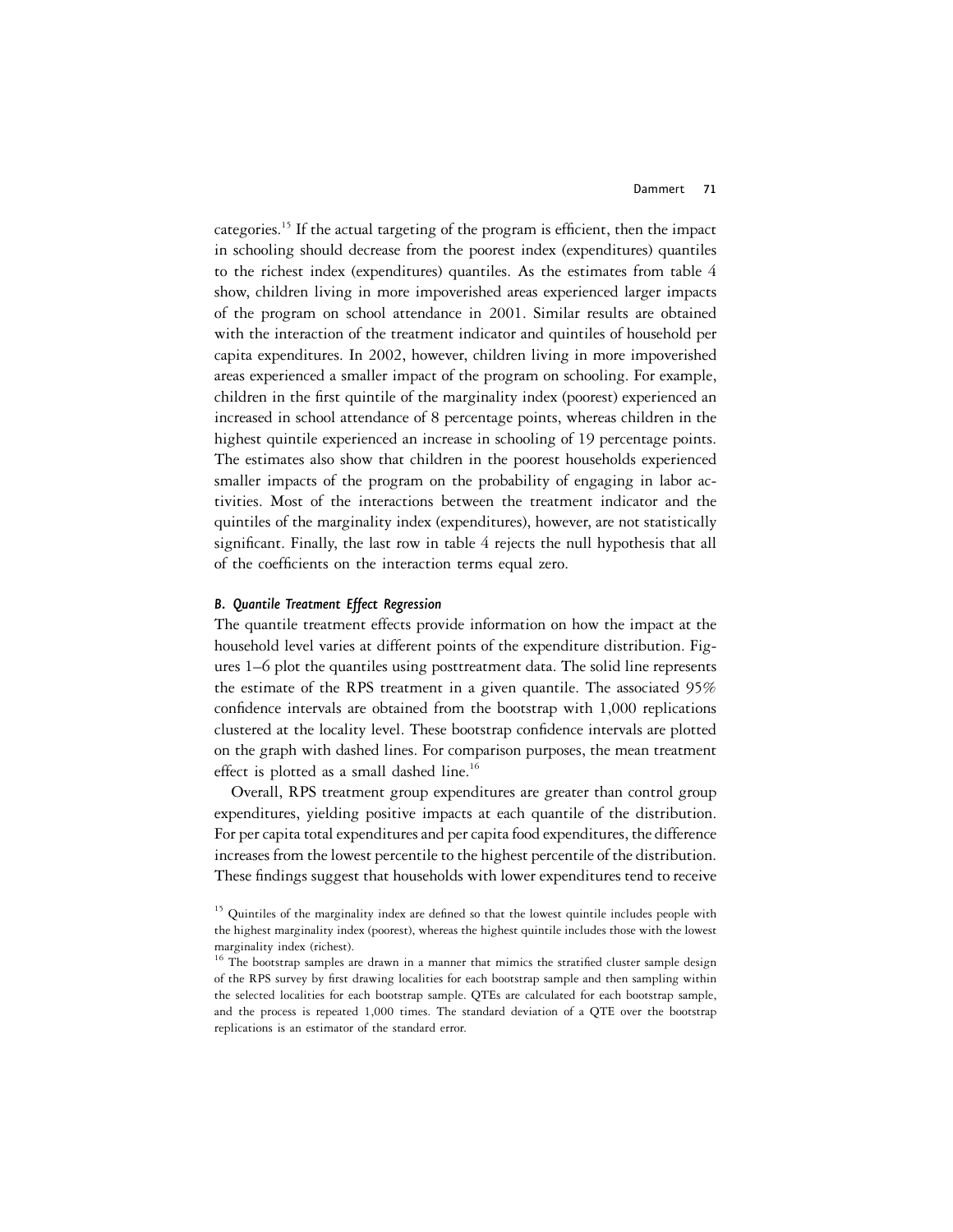

Figure 1. Quantile treatment effect on the distribution of annual per capita total expenditures in 2001. (i) Solid line is the treatment quantile effect. (ii) Dashed lines provide confidence interval from the bootstrap with 1,000 replications clustered at the locality level. (iii) Small dashed line is the mean impact. (iv) Sample includes 1,359 households with observations in the panel 2000/2001/2002. (v) In Nicaraguan Cordobas, the equivalent exchange rate is US\$1 = C\$13. (vi) QTE is computed for the 91st to 99th quantiles, but they are not included in the figures because their variances are large enough to distort the scale of the figures. (vii) The estimation controls for household head characteristics and demographic composition of the household.

lower positive impacts from the program. As the theoretical framework suggests, the impacts are greater for households with higher expenditures, who are more likely meeting or almost meeting program requirements prior to the program. For households with lower expenditures, who are more likely not meeting the requirements and for whom the cost of participation is therefore the highest, program impacts are still positive but smaller than for households at the upper end of the distribution. These results are similar to Djebbari and Smith's (2005) QTE findings for the Mexican's PROGRESA. They find that program impacts on wealth and nutrition are greater for households who were at higher levels of wealth and nutrition prior to the program. Similarly, for the share of food expenditure, the difference decreased from the lowest percentile to the highest percentile, suggesting that the program impacts are higher for households who had lower levels of food shares prior to the program.17

Figure 1 shows that in 2001 the program impact on per capita total expenditures varies from about C\$707 (US\$54) to C\$3,087 (US\$237). In 2002, the program impact on per capita total expenditures varies from about C\$264

 $17$  Figures A1 and A2 show the QTE estimates for the year before random assignment. The structure of the figures is identical to that of figures 1–6 before; they show the mean effect, the QTEs, and the bootstrap 95% confidence interval of the QTEs. The effects are statistically not significantly different from zero for all quantiles.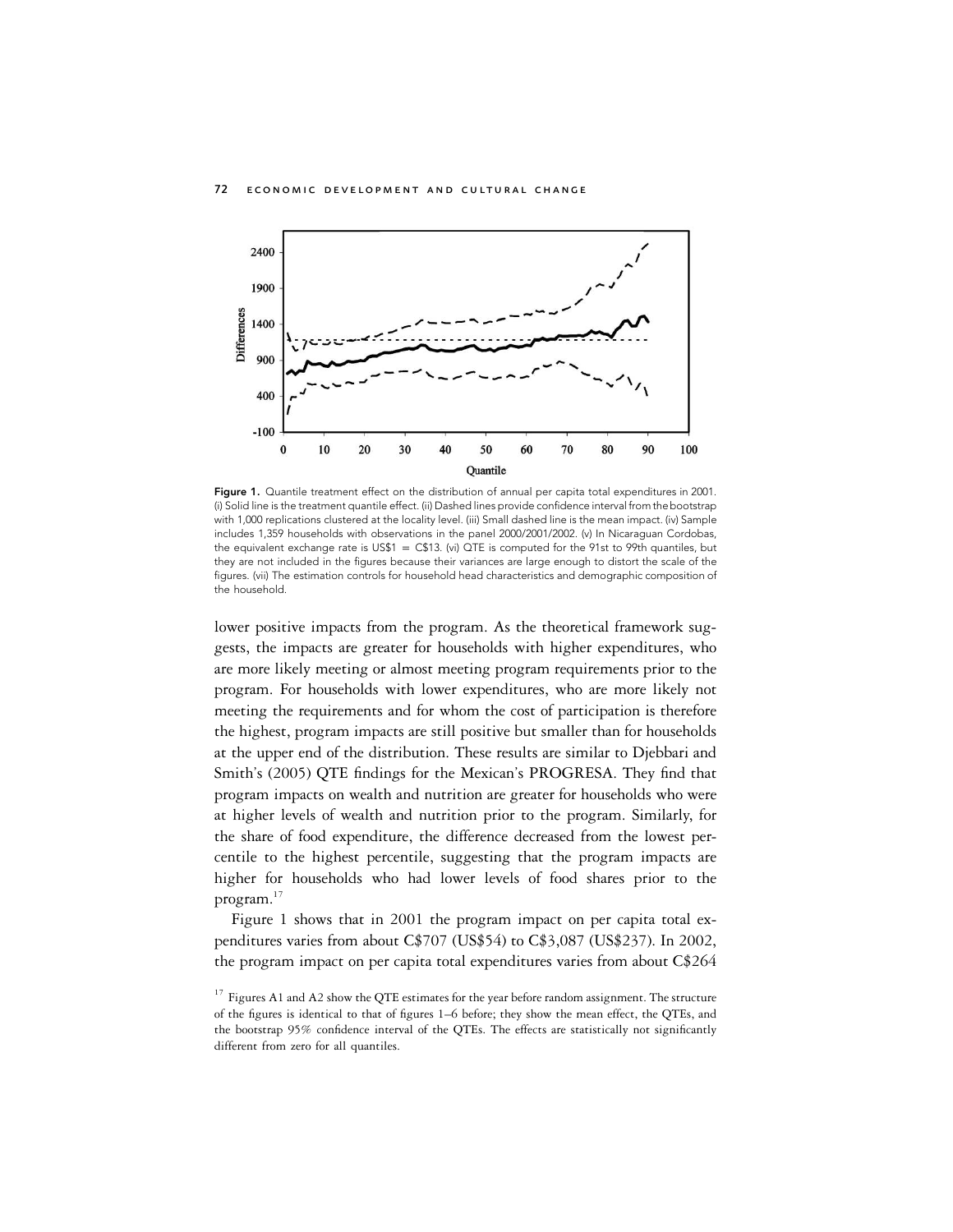Dammert 73



Figure 2. Quantile treatment effect on the distribution of annual per capita total expenditures in 2002. (i) Solid line is the treatment quantile effect. (ii) Dashed lines provide confidence interval from the bootstrap with 1,000 replications clustered at the locality level. (iii) Small dashed line is the mean impact. (iv) Sample includes 1,359 households with observations in the panel 2000/2001/2002. (v) In Nicaraguan Cordobas, the equivalent exchange rate is US\$1 =  $C$13.$  (vi) QTE is computed for the 91st to 99th quantiles, but they are not included in the figures because their variances are large enough to distort the scale of the figures. (vii) The estimation controls for household head characteristics and demographic composition of the household.

(US\$20) to C\$1,293 (US\$99) for the highest percentile (fig. 2). Many of the impacts are quite large compared to the mean impacts of C\$1,184 and C\$820 in 2001 and 2002, respectively. These results suggest that households at the top of the outcome distribution receive more than five times the impact that households with lower expenditures do.

I test whether a constant treatment effect could lead to a range as large as that observed for the QTE point estimate as in Bitler et al. (2006). The test is as follows: first, keep only observations in the control group and assign a uniformly distributed random number to the*i*th household in the*b*th bootstrap sample.<sup>18</sup> Second, sort the sample of households using this random number and assign  $t = 1$  to households with a random number higher than 0.5 and in the *b*th sample and  $t = 0$  to the remaining households in this bootstrap sample. Third, add the estimated mean treatment effect to households with  $t = 1$  to create a synthetic null treatment group distribution. Finally, use the synthetic null treatment group and the remaining control group to construct the QTE under the null hypothesis. From the resulting individual distributions, we can generate a confidence interval for testing the maximum minus minimum range, which compares the distribution for the range under the null with the real-data QTE range. This confidence interval is estimated with

 $18$  Note that each bootstrap sample has the same size as the control group and sampling is made with replacement from the observations from the control group only.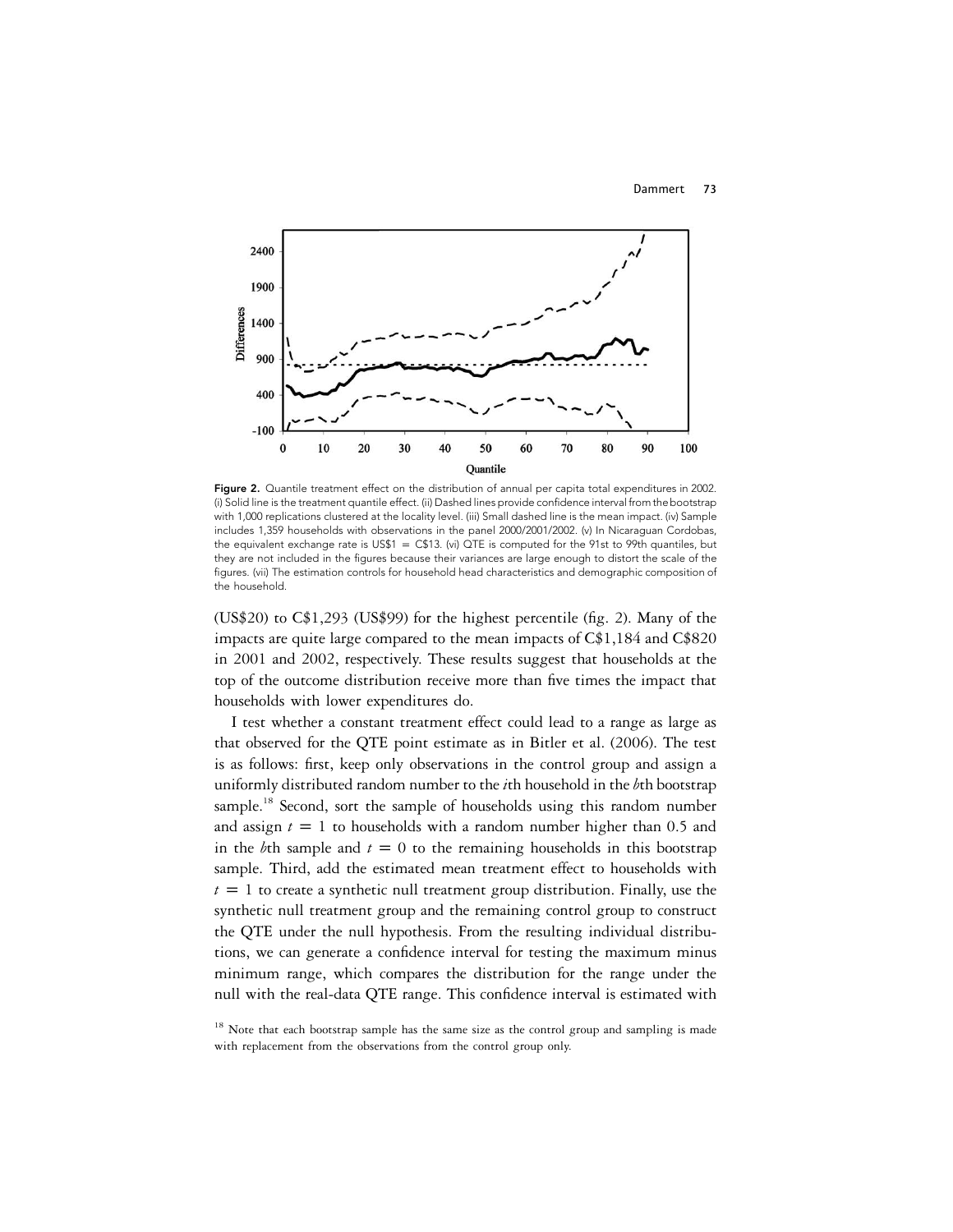

Figure 3. Quantile treatment effect on the distribution of annual per capita food expenditures in 2001. (i) Solid line is the treatment quantile effect. (ii) Dashed lines provide confidence interval from the bootstrap with 1,000 replications clustered at the locality level. (iii) Small dashed line is the mean impact. (iv) Sample includes 1,359 households with observations in the panel 2000/2001/2002. (v) In Nicaraguan Cordobas, the equivalent exchange rate is US\$1 =  $C$13.$  (vi) QTE is computed for the 91st to 99th quantiles, but they are not included in the figures because their variances are large enough to distort the scale of the figures. (vii) The estimation controls for household head characteristics and demographic composition of the household.

1,000 bootstrap replications. The test of constant treatment effects suggests that the null constant treatment range is  $\{3,187.1, 3,384.1\}$  and  $\{2,987.9,$ 3,198.2] at a confidence level above 95% for 2001 and 2002, respectively. The QTE range estimated using the data is 2,380.3 and 1,029.8 for 2001 and 2002. These results show that the mean treatment effect is not sufficient to characterize RPS's effects on total per capita expenditures.<sup>19</sup>

Consistent with the RPS program's goal, additional expenditures as a result of the transfers were spent predominantly on food. Results for food expenditures suggest a large degree of treatment impact heterogeneity. In 2001, the program impact on per capita food expenditures varies from about C\$367 (US\$28) to C\$3,780 (US\$290) for the highest percentile of the distribution (fig. 3). In 2002, the program impact on per capita food expenditures varies from about C\$174 (US\$13) to C\$1,846 (US\$142) for the highest percentile of the distribution (fig. 4). The mean impacts are C\$1,004 and C\$733 for 2002 and 2001, which are far below the impacts at the top of the distribution. The confidence interval for a null of constant treatment effects is [1,963.6, 2,104.9] and [1,993.8, 2,186.4] at a confidence level of above 95%, while the estimated

<sup>&</sup>lt;sup>19</sup> Using the bootstrap, we can compare the mean range from the null of constant treatment effect with the mean range from the real data. One-sided tests show that we can reject the null of equality at the 5% level for all variables and years, separately.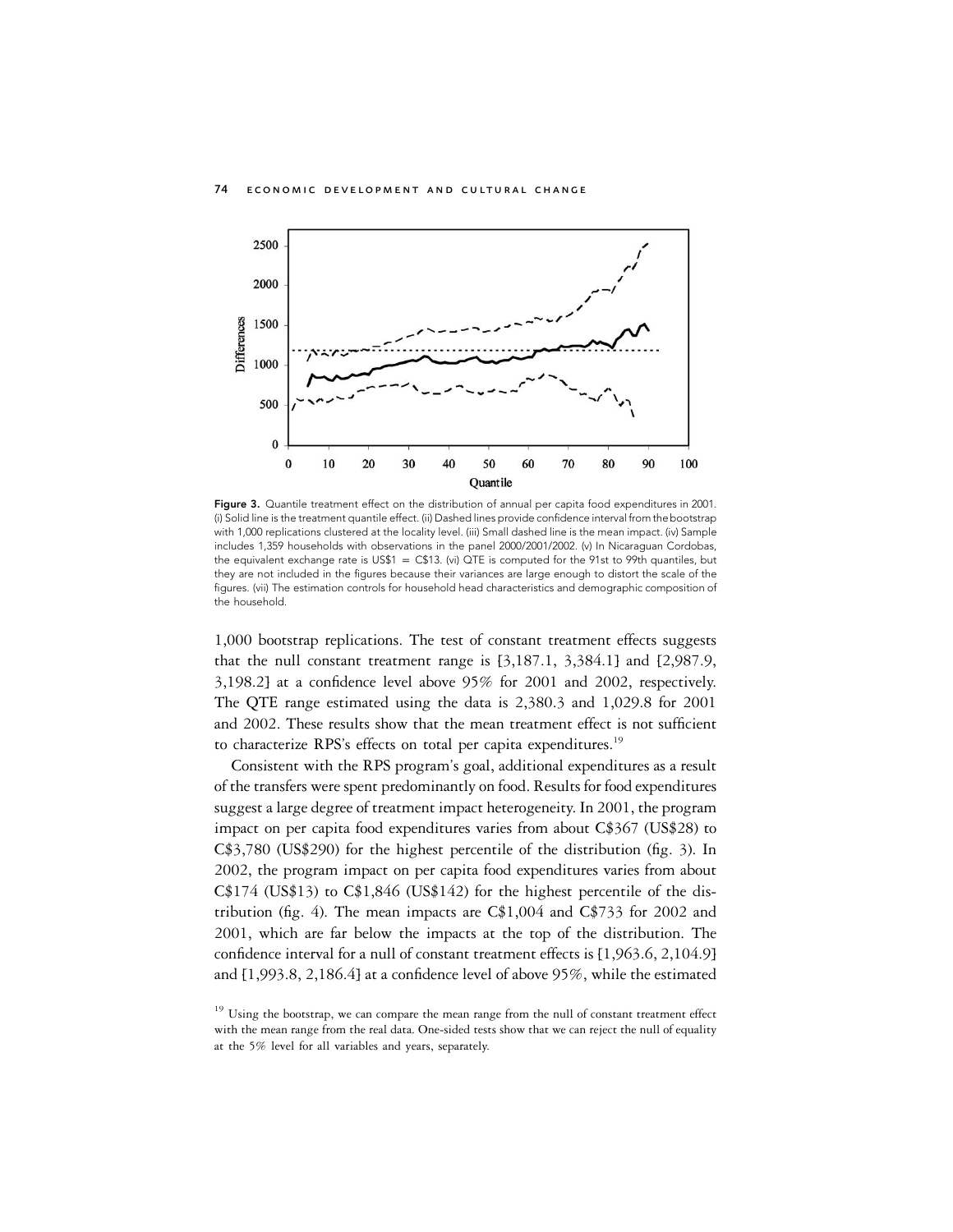Dammert 75



Figure 4. Quantile treatment effect on the distribution of annual per capita food expenditures in 2002. (i) Solid line is the treatment quantile effect. (ii) Dashed lines provide confidence interval from the bootstrap with 1,000 replications clustered at the locality level. (iii) Small dashed line is the mean impact. (iv) Sample includes 1,359 households with observations in the panel 2000/2001/2002. (v) In Nicaraguan Cordobas, the equivalent exchange rate is US\$1 =  $C$13.$  (vi) QTE is computed for the 91st to 99th quantiles, but they are not included in the figures because their variances are large enough to distort the scale of the figures. (vii) The estimation controls for household head characteristics and demographic composition of the household.

range over all quantiles in the real data is 3,412.2 and 1,671.7 for 2001 and 2002, respectively. The positive impact of the program for households with the highest per capita food expenditures prior to the program is almost seven times the impact for households with lower food expenditures, which is not captured by the mean treatment effect estimate.

To further explore the impacts of RPS on the distribution of expenditures, figures 5 and 6 show QTEs for the share of food expenditures in the household budget. In 2001, the program impact on food share ranges from about 7.79 percentage points to  $-0.18$  percentage points for the highest percentile. In 2002, the program impact on food share varies from about 8.65 percentage points to  $-1.42$  percentage points for the highest percentile. The mean impacts are about 4.0 and 3.8 percentage points in 2001 and 2002. The impact is higher for households who have a lower share of food expenditures prior to the program. Maluccio and Flores (2005) have shown that not only the number of food items purchased increased but also their nutritional value.

# *C. Rank Preservation and Rank Reversal*

The main QTE findings show that the impact of the RPS program varied across the distribution of total and food expenditures. As previously discussed, the impact of the treatment on the distribution is not the distribution of treatment effects. This interpretation is valid only under the rank preservation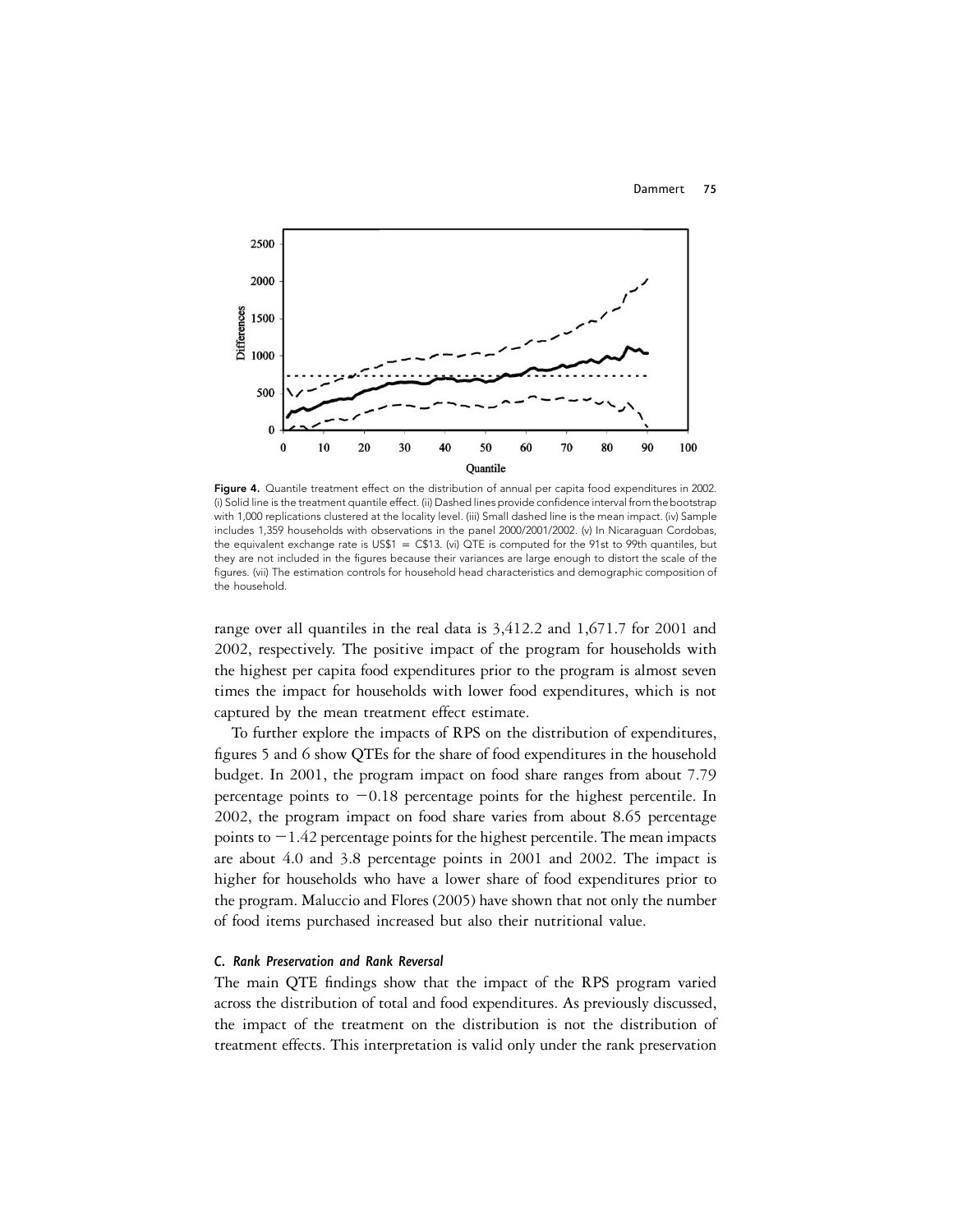

Figure 5. Quantile treatment effect on the distribution of food share in 2001. (i) Solid line is the treatment quantile effect. (ii) Dashed lines provide confidence interval from the bootstrap with 1,000 replications clustered at the locality level. (iii) Small dashed line is the mean impact. (iv) Sample includes 1,359 households with observations in the panel 2000/2001/2002. (v) QTE is computed for the 1st to 3rd quantiles, but they are not included in the figures because their variances are large enough to distort the scale of the figures. (vi) The estimation controls for household head characteristics and demographic composition of the household.



Figure 6. Quantile treatment effect on the distribution of food share in 2002. (i) Solid line is the treatment quantile effect. (ii) Dashed lines provide confidence interval from the bootstrap with 1,000 replications clustered at the locality level. (iii) Small dashed line is the mean impact. (iv) Sample includes 1,359 households with observations in the panel 2000/2001/2002. (v) QTE is computed for the 1st to 3rd quantiles, but they are not included in the figures because their variances are large enough to distort the scale of the figures. (vi) The estimation controls for household head characteristics and demographic composition of the household.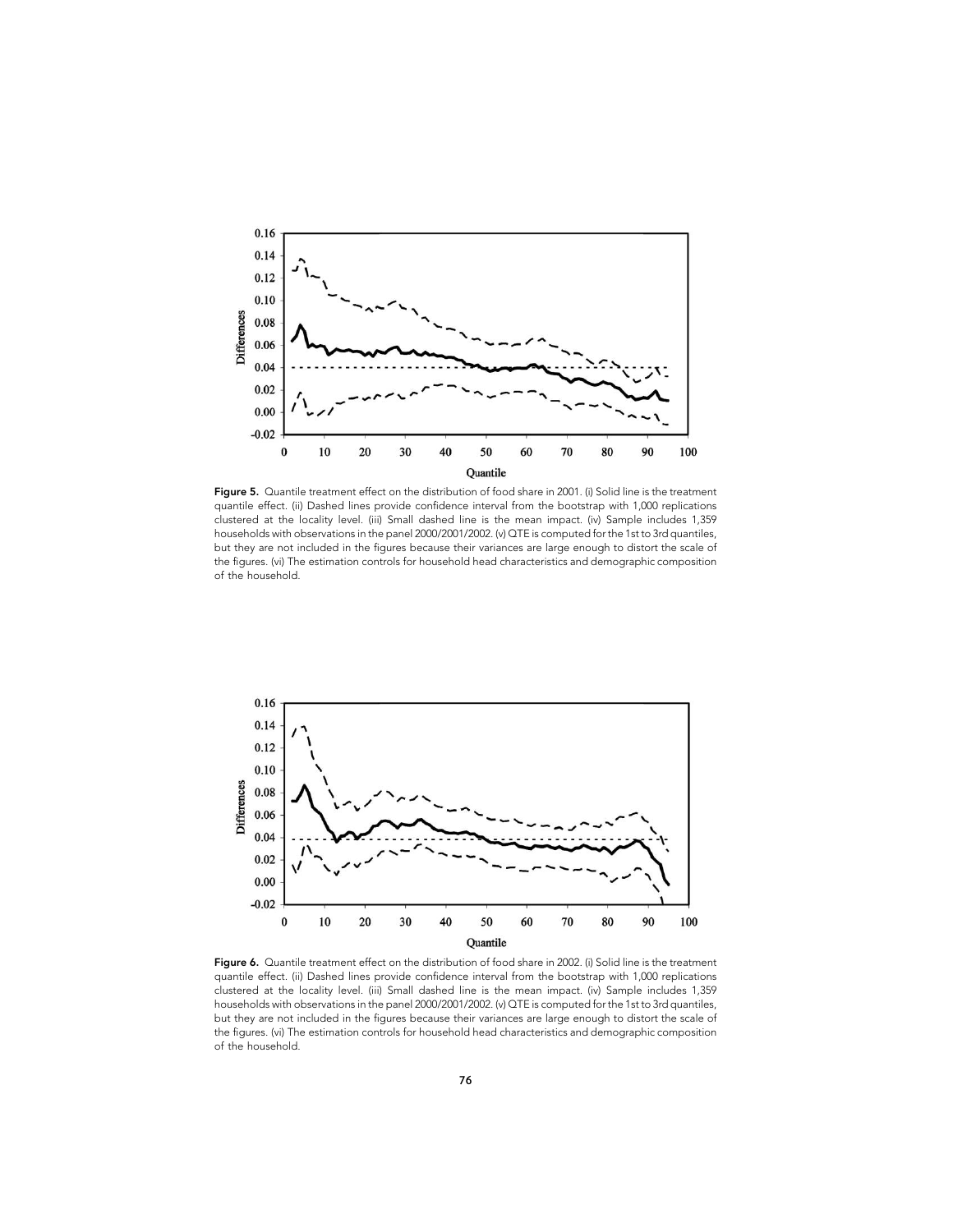assumption. This section examines whether there is evidence consistent with rank preservation. As in Bitler et al. (2005), I use the treatment and control distributions of demographic characteristics to see if there is evidence against rank preservation or rank reversal in each quartile. For example, if the distribution of observable characteristics in some range of the expenditures distribution varies significantly between the treatment and control group, this would be evidence against rank preservation. Note, however, that rank reversal may have occurred among unobservables even if observable characteristics do not change.

Tables 5 and 6 present the mean difference by quartile and the *p*-value for statistical significance. Each row corresponds to a demographic variable separated by household head characteristics (gender, education, age, and employment) and household demographic composition (girls 0–5 years, boys 0–5 years, girls 6–15 years, and boys 6–15 years). The test is performed for a total of eight variables and, thus, tables 5 and 6 present 32 tests for each distribution and year. Panel A classifies people by their position (quartile) in the per capita total expenditure distribution, and panel B classifies people by their position in the per capita food expenditure distribution. Table 5 presents the results from the exercise using the 2001 data, whereas table 6 presents the results using the 2002 data.

Of the 128 differences, 18 are statistically significant at the 10% level or below in 2001 and 2002. The individual test suggests that some rank reversal may be present based on these demographic characteristics. The joint test for the significance of the differences within a given quantile range, however, fails to reject the null for all ranges of per capita food expenditure and per capita total expenditure.<sup>20</sup> While the individual tests suggest that some rank reversal may be present along observables, the joint test results show that strict rank reversal is not rejected.

# **VI. Summary and Conclusions**

This study assesses the importance of heterogeneity in impacts of conditional cash transfers using a social experiment from a poverty alleviation program in Nicaragua. Heterogeneity in program impacts is expected to arise because of the design and implementation of the program. The theoretical model shows that program impacts vary with observable characteristics, the targeting dimension, and the conditionality of the program.

The first part of the paper analyzes impacts at the subgroup level by es-

<sup>&</sup>lt;sup>20</sup> See Bitler et al. (2005) for a detailed explanation of the joint test for the significance of the demographic variables.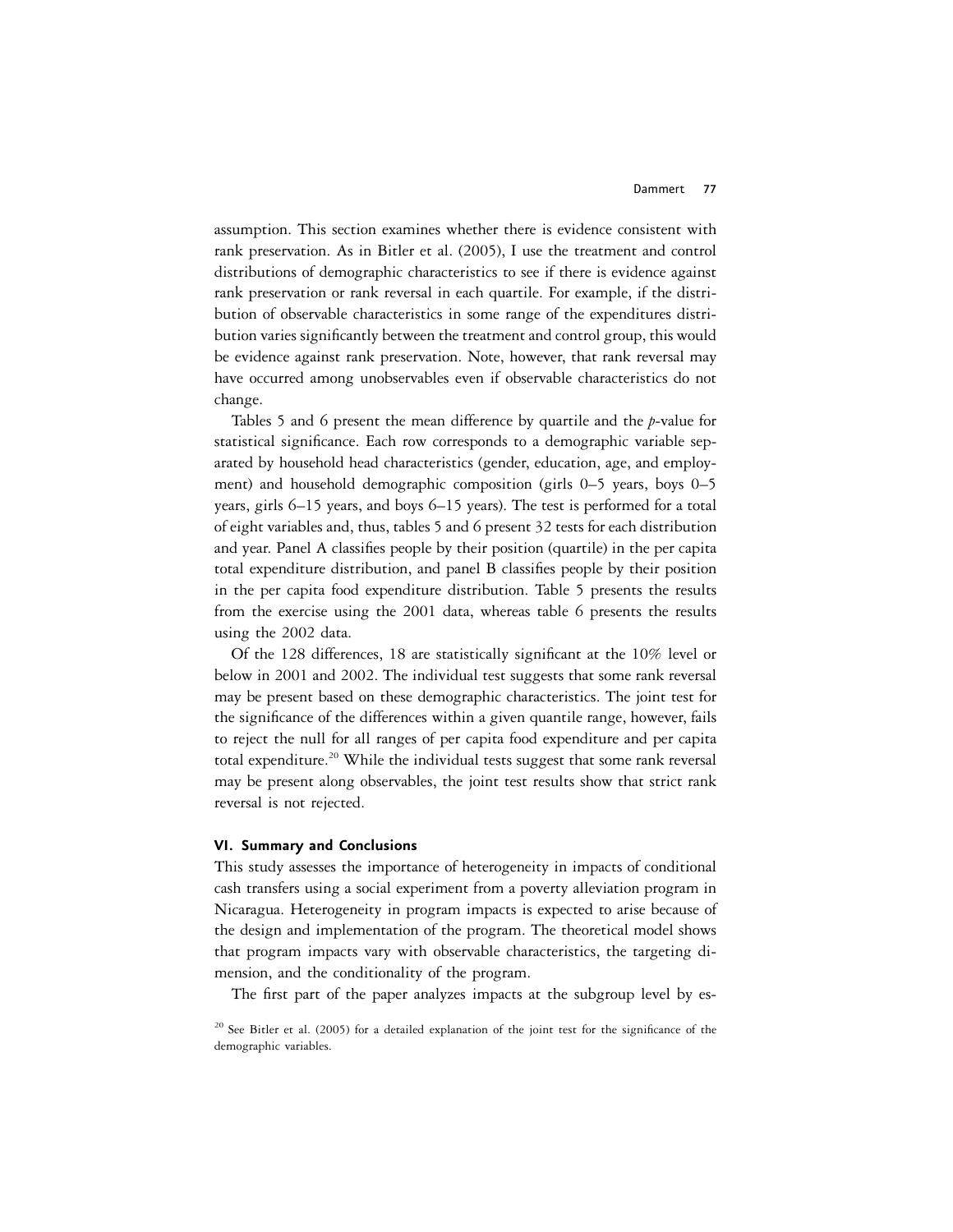|                                                                                                                                                             | $q \leq 25$   |         |                 | $25 < q \le 50$ | $50 < q \le 75$                                     |         | q > 75    |               |
|-------------------------------------------------------------------------------------------------------------------------------------------------------------|---------------|---------|-----------------|-----------------|-----------------------------------------------------|---------|-----------|---------------|
|                                                                                                                                                             | Mean Diff     | p-Value | Mean Diff       | p-Value         | Mean Diff                                           | p-Value | Mean Diff | p-Value       |
|                                                                                                                                                             |               |         |                 |                 | A. Per Capita Total Expenditure Distribution Ranges |         |           |               |
|                                                                                                                                                             | 8             | 016     | $-00$           | 609             | $-002$                                              | 497     | 8<br>co   | 112           |
| Household head is male<br>Household head years of education                                                                                                 | .007          | 605     | $-0.007$        | 345             | 004                                                 | 050     | .011      | 058           |
| Household head is employed                                                                                                                                  | 000.          | 856     | .002            | .441            | $-00$                                               | 649     | .000      | .445          |
| Household head age                                                                                                                                          | .012          | .178    | 029             | .816            | .037                                                | .661    | $-0.003$  | .455          |
| Girls 0–5 years<br>Girls 5–15 years<br>Boys 0–5 years                                                                                                       | $-.003$       | .567    | .001            | .527            | .001                                                | .972    | $-0.005$  | 517           |
|                                                                                                                                                             | 004           | 515     | 000             | 986             | .002                                                | 948     | $-0.009$  | .816          |
|                                                                                                                                                             | 005           | 948     | 000.            | 513             | $-0.005$                                            | 002     | $-0.006$  | .178          |
| Boys 5-15 years                                                                                                                                             | .003          | 820     | Š               | 341             | .002                                                | 048     | $-0.009$  | 074           |
|                                                                                                                                                             |               |         |                 |                 | B. Per Capita Food Distribution Ranges              |         |           |               |
| Household head is male                                                                                                                                      | $\frac{8}{1}$ | .192    | ōο.             | 633             | $-004$                                              | 503     | 8         | 150           |
| Household head years of education                                                                                                                           | 008           | 583     | $\overline{0}$  | 593             | $-009$                                              | .140    | .011      | <b>130</b>    |
| Household head is employed<br>Household head age                                                                                                            | $-001$        | .463    | .004            | .439            | $-0.00$                                             | .411    | 8         | .687          |
|                                                                                                                                                             | $-0.007$      | .108    | .083            | 471             | .171                                                | .749    | .014      | .301          |
| Girls 0-5 years                                                                                                                                             | $-.003$       | 525     | $-0.001$        | 549             | .003                                                | .926    | $-.004$   | .583          |
| Girls 5-15 years                                                                                                                                            | .007          | .359    | $-.002$         | .864            | $-0.002$                                            | 333     | $-0.009$  | .443          |
| Boys 0–5 years<br>Boys 5–15 years                                                                                                                           | .004          | .317    | .004            | 523             | $-0.007$                                            | .002    | $-0.005$  | .062          |
|                                                                                                                                                             | $rac{3}{2}$   | .497    | $\frac{20}{10}$ | 222             | .007                                                | 036     | $-0.010$  | 098           |
| حالسماسم طمحم هاستسماسم ماطمسممطم طمحم بمكريتهم شائع مصدم وكالت المناصر المنافي المتحد معكس مساحيين المجموع المستحكك<br>مماسمه مسلم مساراته المعامل المعامر |               |         |                 |                 |                                                     |         |           | مساحد ومستحدة |

**Note.** Mean treatment-control differences and p-values for tests of individual differences being significant for each observable characteristic at each quartile. p-values<br>obtained from the bootstrap with 1,000 replication Note. Mean treatment-control differences and *p*-values for tests of individual differences being significant for each observable characteristic at each quartile. *p*-values obtained from the bootstrap with 1,000 replications clustered at the locality level. Null distribution derived as in Bitler et al. (2005).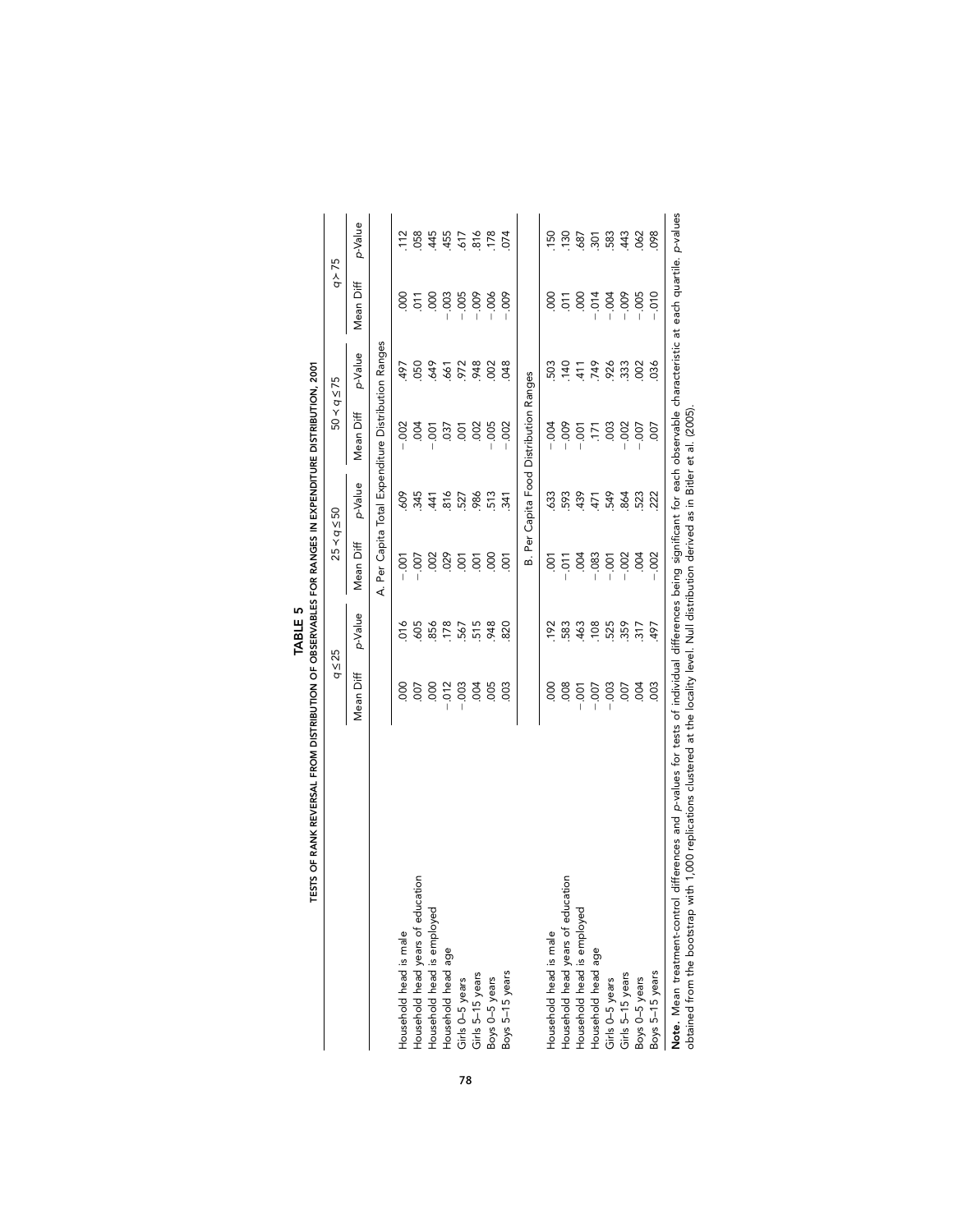|                                                                                                                                                                                                                                                           | $q \leq 25$      |         | $25 < q \le 50$ |         | $50 < q \le 75$                                     |         | q > 75        |         |
|-----------------------------------------------------------------------------------------------------------------------------------------------------------------------------------------------------------------------------------------------------------|------------------|---------|-----------------|---------|-----------------------------------------------------|---------|---------------|---------|
|                                                                                                                                                                                                                                                           | Mean Diff        | p-Value | Mean Diff       | p-Value | Mean Diff                                           | p-Value | Mean Diff     | p-Value |
|                                                                                                                                                                                                                                                           |                  |         |                 |         | A. Per Capita Total Expenditure Distribution Ranges |         |               |         |
| Household head is male                                                                                                                                                                                                                                    | $\overline{000}$ | 695     | 5o.             | 371     | 8                                                   | 629     | ġ             | 271     |
| Household head years of education                                                                                                                                                                                                                         | 009              | 854     | $-11$           | 160     | 000.                                                | 749     | .005          | 573     |
| Household head is employed                                                                                                                                                                                                                                | 000.             | .617    | .002            | 934     | .000                                                | .467    | 500           | .495    |
| Household head age                                                                                                                                                                                                                                        | .107             | 391     | $-108$          | .774    | 036                                                 | .383    | .061          | 291     |
| Girls 0–5 years<br>Girls 5–15 years<br>Boys 0–5 years                                                                                                                                                                                                     | 006              | .982    | $-.002$         | 196     | 000                                                 | 539     | $-0.007$      | .379    |
|                                                                                                                                                                                                                                                           | 003              | 022     | 11              | 112     | .004                                                | 389     | $-.013$       | 820     |
|                                                                                                                                                                                                                                                           | 006              | 948     | .000            | 156     | $000$ .                                             | 056     | $-0.007$      | 122     |
| Boys 5-15 years                                                                                                                                                                                                                                           | $\frac{50}{2}$   | 583     | $\overline{0}$  | .028    | 800                                                 | .944    | $-010$        | 110     |
|                                                                                                                                                                                                                                                           |                  |         |                 |         | B. Per Capita Food Distribution Ranges              |         |               |         |
| Household head is male                                                                                                                                                                                                                                    | 000              | 365     | 5oo.            | 695     | .003                                                | 948     | 800           | 425     |
| Household head years of education                                                                                                                                                                                                                         | 014              | .160    | 110             | 904     | $-010$                                              | 902     | 006           | 471     |
| Household head is employed<br>Household head age                                                                                                                                                                                                          | 000              | 665     | .002            | 788     | $-0.001$                                            | 894     | 000           | .583    |
|                                                                                                                                                                                                                                                           | .087             | .423    | .075            | .170    | $-046$                                              | .866    | .059          | .273    |
| Girls 0-5 years                                                                                                                                                                                                                                           | .007             | .733    | $-0.002$        | .443    | $-0.001$                                            | .481    | $-0.006$      | .435    |
| Girls 5-15 years                                                                                                                                                                                                                                          | 000              | .032    | .012            | .255    | <b>COO</b> .                                        | .084    | $-.012$       | 890     |
| Boys 0-5 years                                                                                                                                                                                                                                            | .004             | 471     | 005             | .072    | $-0.004$                                            | .361    | $-0.006$      | 092     |
| Boys 5-15 years                                                                                                                                                                                                                                           | 004              | 950     | 002             | 008     | 004                                                 | 549     | $\frac{5}{1}$ | 248     |
| rative from the contrate of the contrate of the contrate of the contrate of the contrate of the contrate of the contrate of the contrate of the contrate of the contrate of the contract of the contract of the contract of th<br>Nata Masa tractment com |                  |         |                 |         |                                                     |         |               |         |

| d | החתה וג                                                                                        |
|---|------------------------------------------------------------------------------------------------|
| ļ | TESTS OF RANK REVERSAL FROM DISTRIBUTION OF OBSERVABLES FOR RANGES IN EXPENDITURE DISTRIBUTION |
|   |                                                                                                |

**Note.** Mean treatment-control differences and p-values for tests of individual differences being significant for each observable characteristic. p-values obtained from the<br>bootstrap with 1,000 replications clustered at th Note. Mean treatment-control differences and *p*-values for tests of individual differences being significant for each observable characteristic. *p*-values obtained from the bootstrap with 1,000 replications clustered at the locality level. Null distribution derived as in Bitler et al. (2005).

79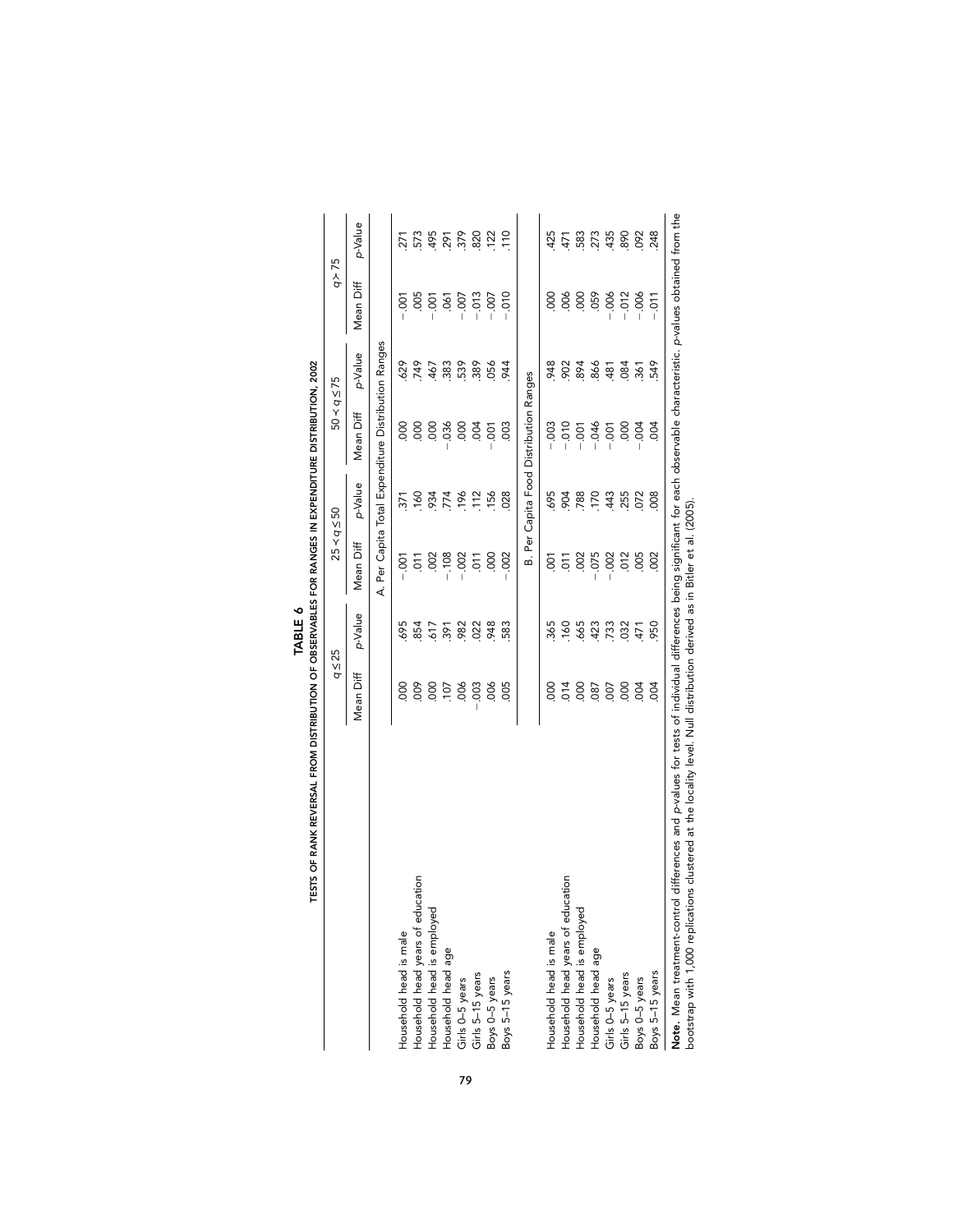timating the interaction between the treatment indicator and covariates of interest. The estimates also show that children living in more impoverished localities experienced larger impacts of the program on schooling in 2001, but this result is reversed in 2002. The second part of the paper analyzes quantile treatment effects. The results suggest evidence against the common effect assumption. The estimates show that the impact of the program is lower for households who were at a lower level of expenditures prior to the program. That is, the RPS program has a greater effect on households who would otherwise have had a high per capita total and food expenditures. Quantile treatment effect estimates show that there was considerable heterogeneity in the impacts of the RPS on the distributions of expenditures, which is missed by looking only at average treatment effects. As the theoretical framework suggests, the impacts are greater for households with higher expenditures who are more likely to be meeting or almost meeting program requirements prior to the program. For households with lower expenditures who are more likely to not be meeting the requirements, and for whom the cost of participation is the highest, program impacts are still positive but smaller than for households at the upper end of the distribution. Tests of the null hypothesis of constant treatment effects reveal that these findings could not have been obtained using mean impact analysis. In addition, joint tests of rank preservation show that the distributions of observable characteristics in all ranges of the expenditures distribution do not vary significantly between the treatment and control group. These results have important implications for the implementation and evaluation of conditional cash transfers that are spreading rapidly in developing countries.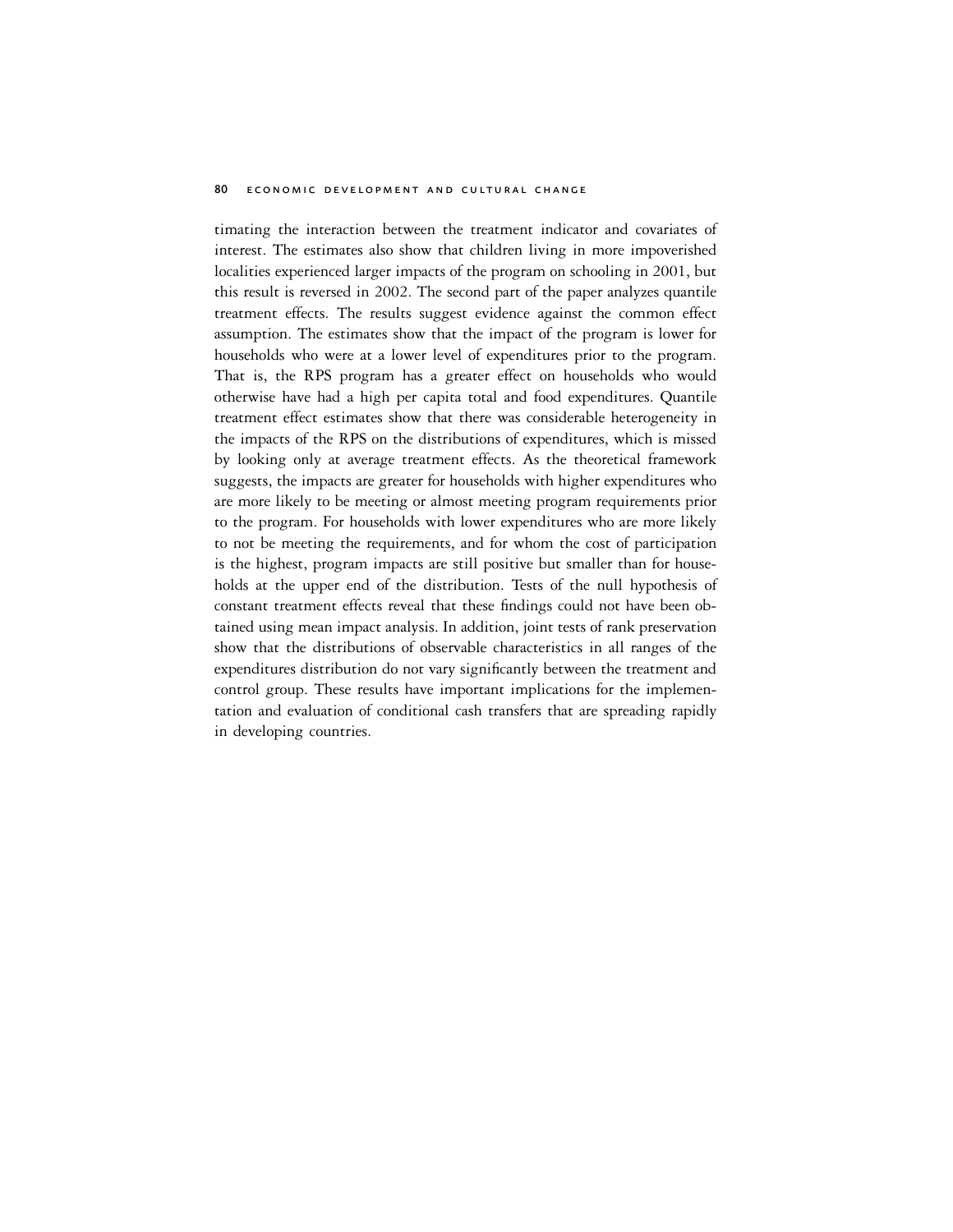

Figure A1. Quantile treatment effect on the distribution of annual per capita total expenditures in 2000. (i) Solid line is the treatment quantile effect. (ii) Dashed lines provide confidence interval from the bootstrap with 1,000 replications clustered at the locality level. (iii) Small dashed line is the mean impact. (iv) Sample includes 1,359 households with observations in the panel 2000/2001/2002. (v) In Nicaraguan Cordobas, the equivalent exchange rate is US\$1 = C\$13. (vi) QTE is computed for the 91st to 99th quantiles, but they are not included in the figures because their variances are large enough to distort the scale of the figures.



Figure A2. Quantile treatment effect on the distribution of annual per capita food expenditures in 2000. (i) Solid line is the treatment quantile effect. (ii) Dashed lines provide confidence interval from the bootstrap with 1,000 replications clustered at the locality level. (iii) Small dashed line is the mean impact. (iv) Sample includes 1,359 households with observations in the panel 2000/2001/2002. (v) In Nicaraguan Cordobas, the equivalent exchange rate is US\$1 = C\$13. (vi) QTE is computed for the 91st to 99th quantiles, but they are not included in the figures because their variances are large enough to distort the scale of the figures.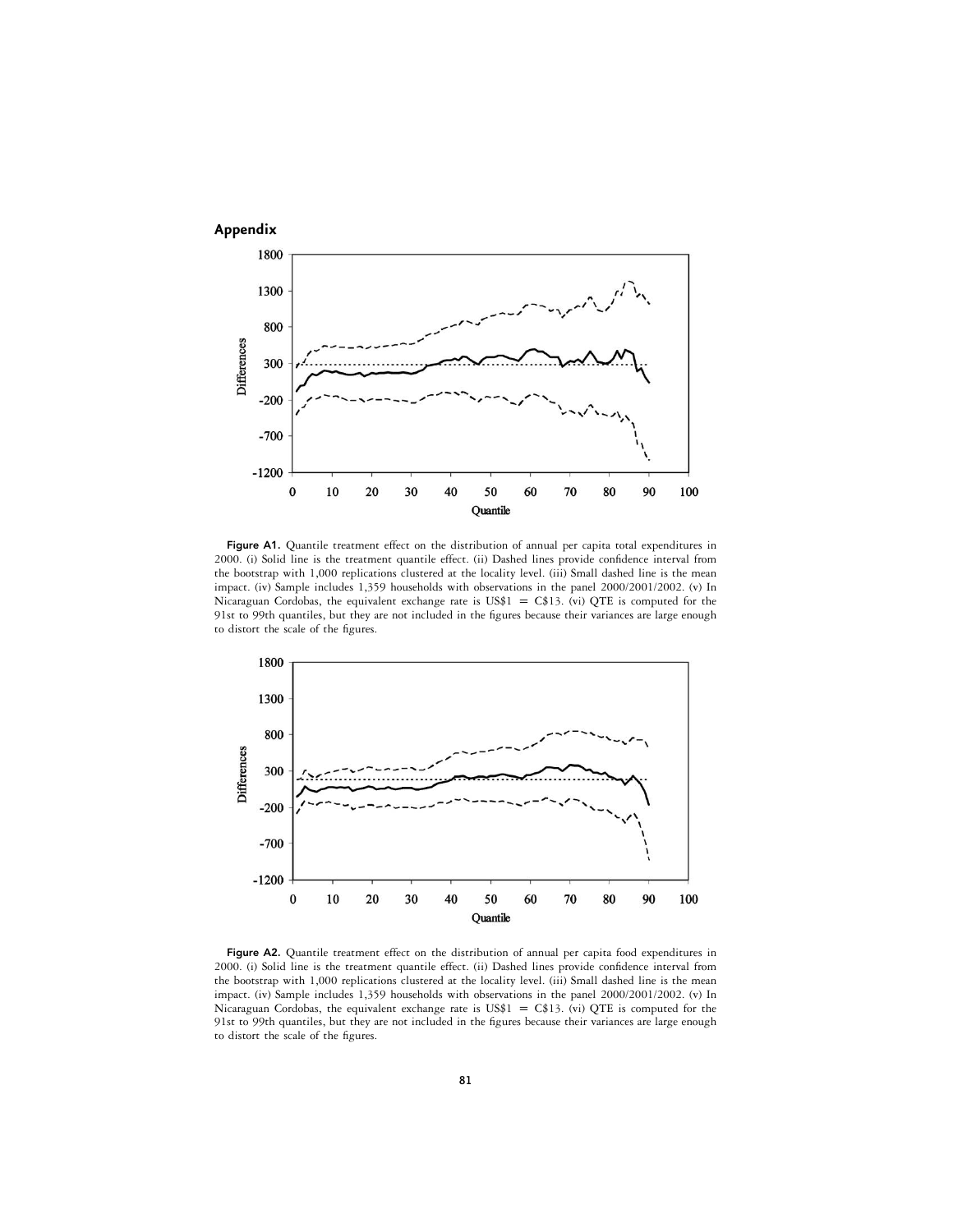### **References**

- Abadie, Alberto, Joshua Angrist, and Guido W. Imbens. 2002. "Instrumental Variables Estimation of Quantile Treatment Effects." *Econometrica* 70, no. 1:91–117.
- Basu, K., and P. Hoang Van. 1998. "The Economics of Child Labor." *American Economic Review* 88:412–27.
- Behrman, Jere R., Piyali Sengupta, and Petra Todd. 2005. "Progressing through PROGRESA: An Impact Assessment of a School Subsidy Experiment in Rural Mexico." *Economic Development and Cultural Change* 54, no. 1:237–75.
- Behrman, Jere R., and Petra Todd. 1999. "Randomness in the Experimental Samples of PROGRESA (Education, Health, and Nutrition Program)." Report submitted to PROGRESA, International Food Policy Research Institute, Washington, DC.
- Bitler, Marianne, Jonah Gelbach, and Hilary Hoynes. 2005. "Distributional Impacts of the Self-Sufficiency Project." NBER Working Paper no. 11626 (September), National Bureau of Economic Research, Cambridge, MA.
- -. 2006. "What Mean Impacts Miss: Distributional Effects of Welfare Reform Experiments." *American Economic Review* 96, no. 4:988–1012.
- Black, Dan, Jeffrey Smith, Mark C. Berger, and Brett J. Noel. 2003. "Is the Threat of Reemployment Services More Effective than the Services Themselves? Experimental Evidence from the UI System." *American Economic Review* 93, no. 4: 1313–27.
- Deaton, Angus. 1997. *The Analysis of Household Surveys: A Microeconometric Approach to Development Policy.* Washington, DC: Johns Hopkins University Press.
- Djebbari, Habiba, and Jeffrey Smith. 2005. "Heterogeneous Program Impacts in PROGRESA." Unpublished manuscript, Department of Economics, Laval University.
- -. 2008. "Heterogeneous Program Impacts in PROGRESA." *Journal of Econometrics* 145, nos. 1–2:64–80.
- Duflo, Esther, Rachel Glennerster, and Michael Kremer. 2007. "Using Randomization in Development Economics Research: A Toolkit." In *Handbook of Development Economics*, vol. 4, ed. T. Paul Schultz and John Strauss. Amsterdam: North Holland.
- Filmer, Deon, and Norbert Schady. 2008. "Getting Girls into School: Evidence from a Scholarship Program in Cambodia." *Economic Development and Cultural Change* 56, no. 3:581–617.
- Firpo, Sergio. 2007. "Efficient Semiparametric Estimation of Quantile Treatment Effects." *Econometrica* 75 (January): 259–76.
- Gertler, Paul. 2004. "Do Conditional Cash Transfers Improve Child Health? Evidence from PROGRESA's Control Randomized Experiment." *American Economic Review Papers and Proceedings* 94, no. 2:336–41.
- Heckman, James, Jeffrey Smith, and Nancy Clements. 1997. "Making the Most Out of Programme Evaluations and Social Experiments: Accounting for Heterogeneity in Program Impacts." *Review of Economic Studies* 64:487–535.
- Koenker, Roger, and Gilbert Basset. 1978. "Regression Quantiles." *Econometrica* 46, no. 1:33–50.
- Maluccio, John, and Rafael Flores. 2005. "Impact Evaluation of a Conditional Cash Transfer Program: The Nicaraguan Red de Proteccion Social." Food Consumption